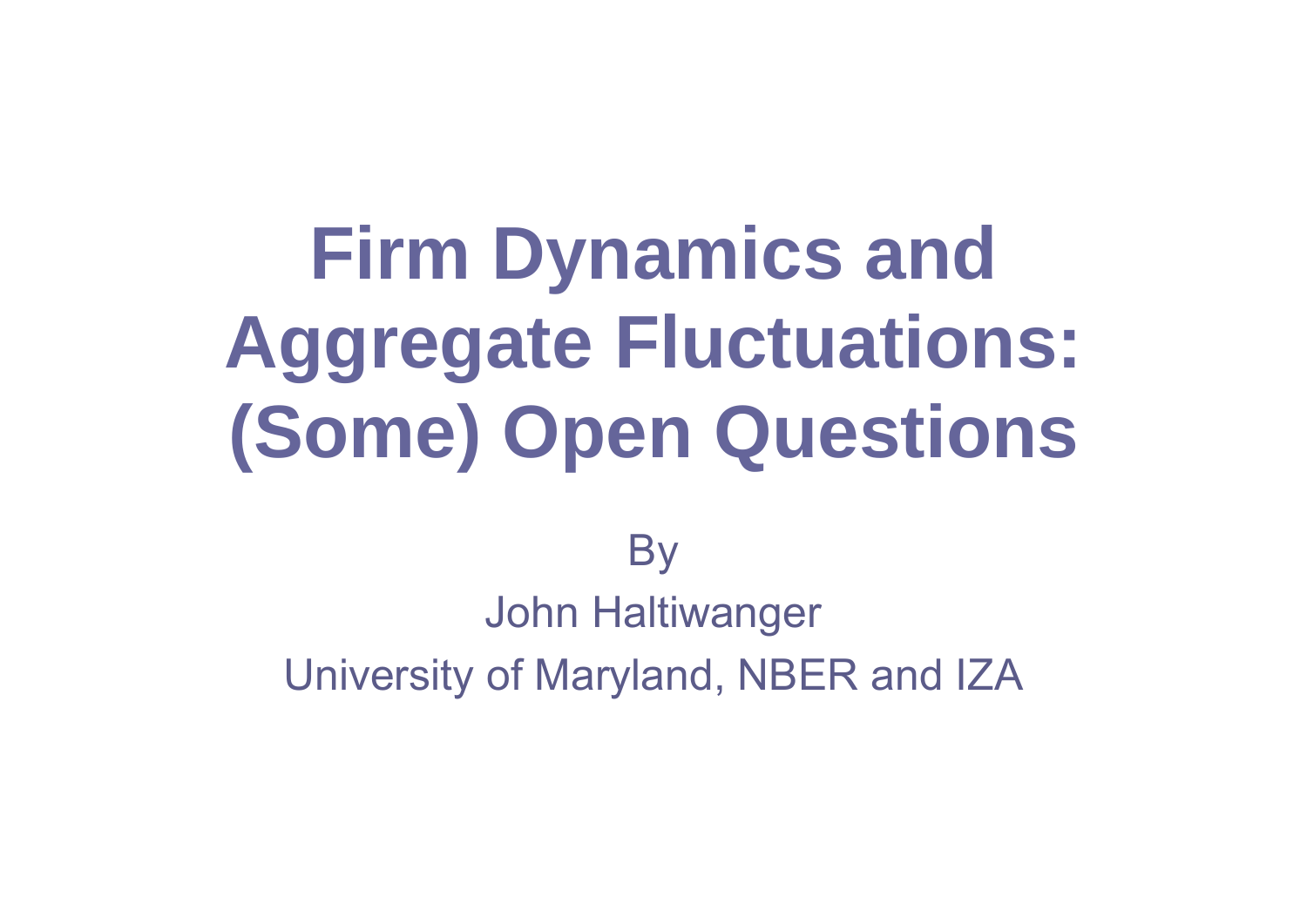# Core Question

- What is the link between differences in productivity across countries and differences in productivity across firms within countries?
	- Both exhibit substantial dispersion and persistence.
	- **Theory suggests these are potentially linked.**
	- **Empirical evidence offers support.**
	- But the details matter...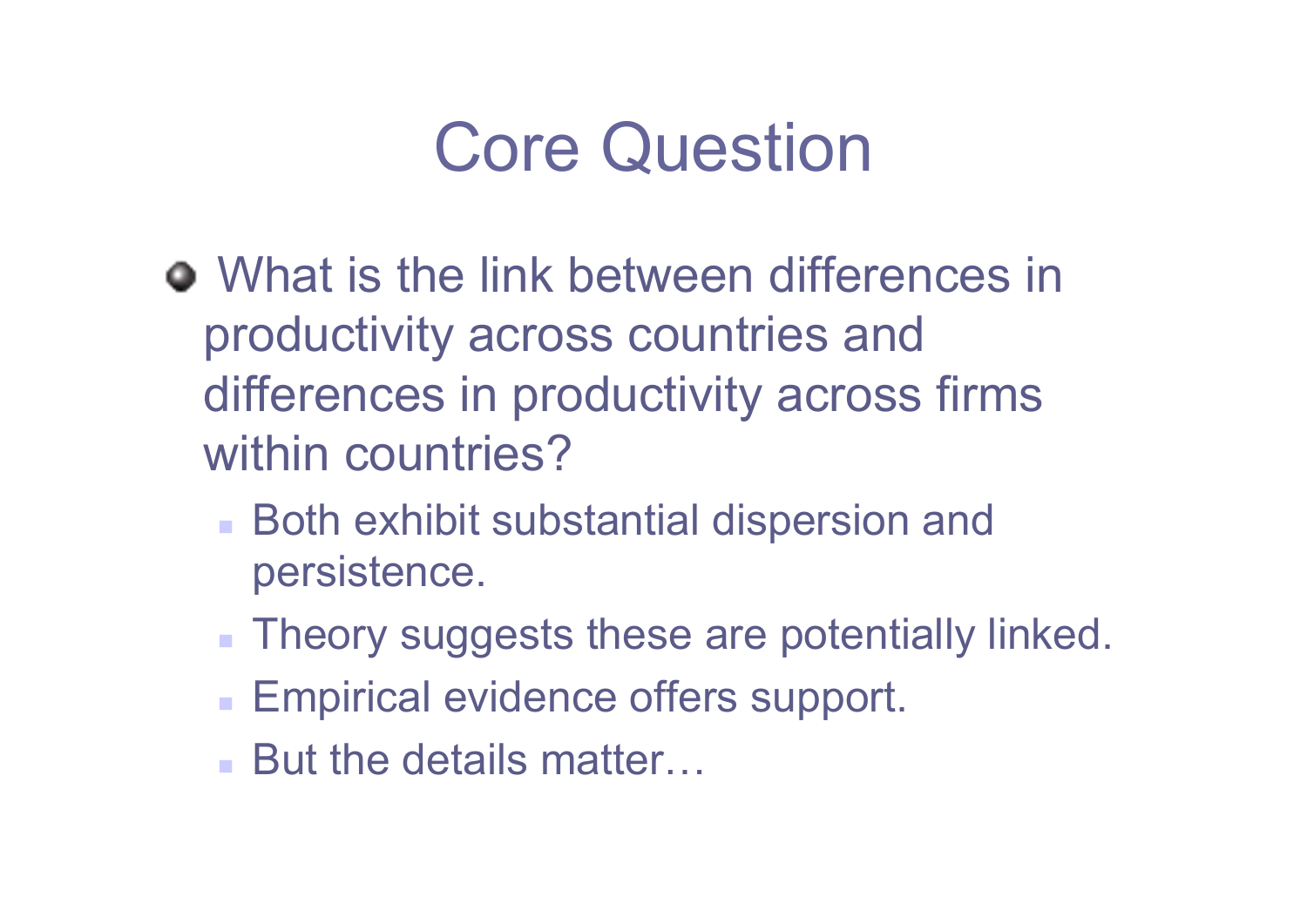### **1. Why is there so much dispersion in productivity across businesses in narrowly defined sectors?**

- $\mathbf{r}$  Syverson (2004) documents interquartile range of plant-level productivity in U.S. is around 0.30 within narrowly defined industries.
- m. Hsieh and Klenow (2009) document that dispersion in productivity is higher in China and India than in the U.S.
- ٠ World Development Report (2013) documents tendency for higher dispersion in productivity in emerging economies relative to U.S.
- ×. At first glance, suggests substantial improvements in AGGREGATE productivity could be achieved by reallocation of resources away from less productive to more productive businesses within industries.
	- Apparently more possible gains in emerging economies.
- ×. But key open questions:
	- What are we measuring?
	- What underlies this dispersion?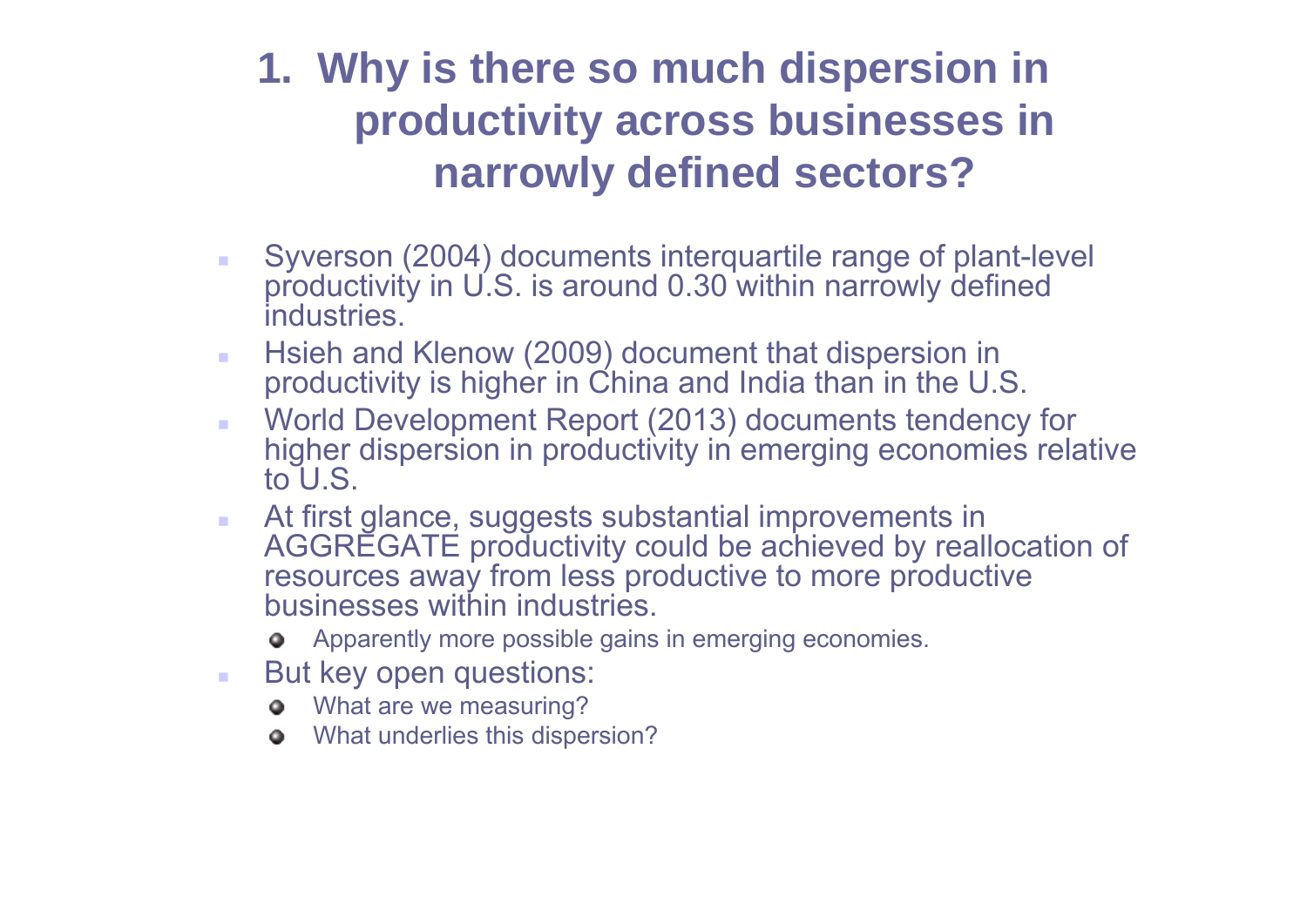# TFPR vs. TFPQ

- Conceptually, TFP a proxy for technical efficiency
- **But in firm/plant-level data important to** distinguish between TFPR and TFPQ
- We don't typically have direct measures of TFPQ but rather TFPR at firm/plant level because we don't observe prices at the firm/plant level.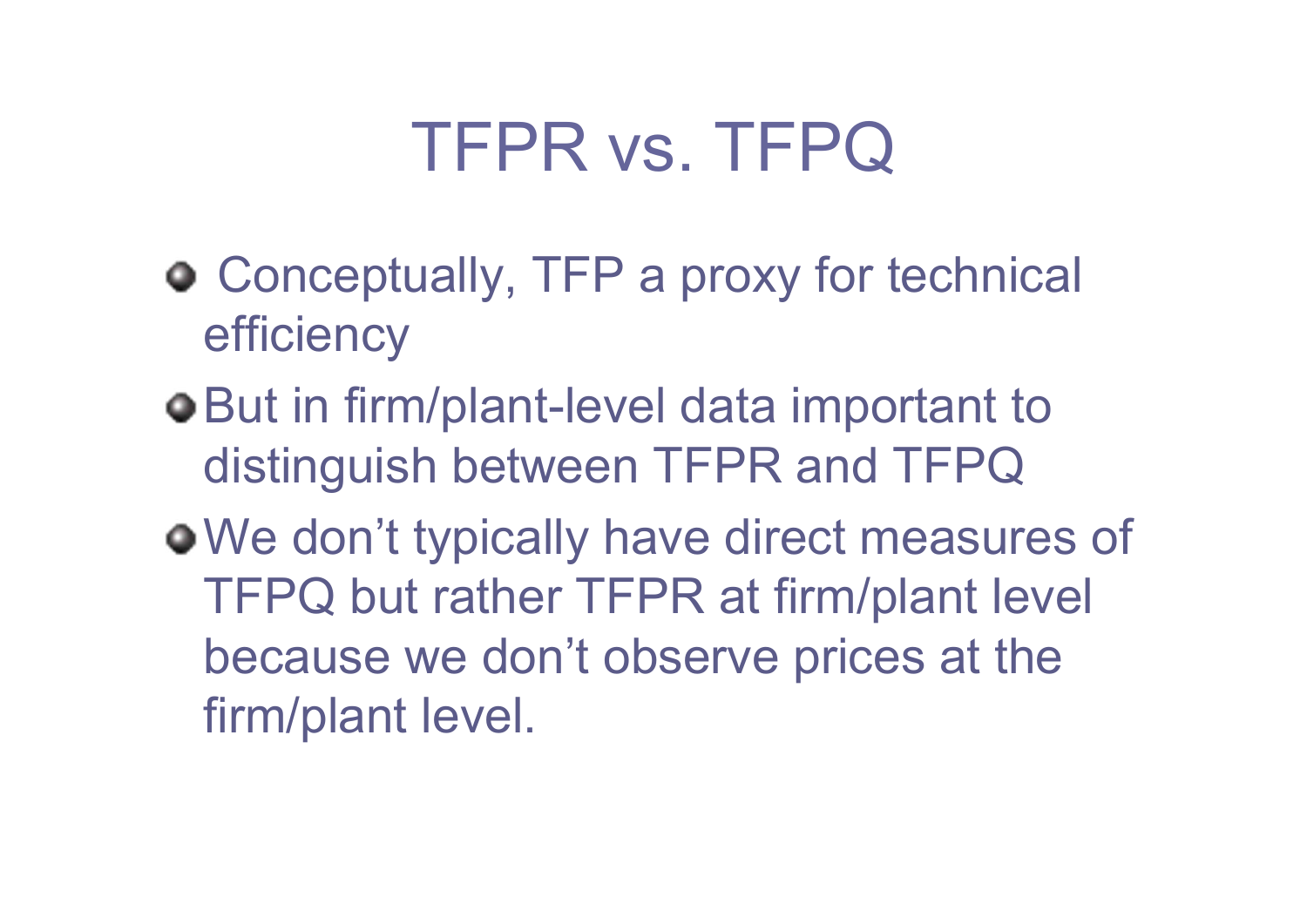#### Canonical, Frictionless Model

| $Y = AK^{\alpha}L^{1-\alpha}$                                                                                                               |
|---------------------------------------------------------------------------------------------------------------------------------------------|
| $Y = \frac{D^{s-1}}{P^s}$                                                                                                                   |
| rK<br>$\frac{rK}{wL} = \frac{\alpha}{1-\alpha}$                                                                                             |
| $APK = \frac{PY}{K} = \frac{\varepsilon r}{\varepsilon - 1 \alpha}$                                                                         |
| $APL = \frac{PY}{L} = \frac{\varepsilon}{\varepsilon - 11 - \alpha}$                                                                        |
| TFPR = $PA = \frac{\varepsilon}{\varepsilon - 1} \left( \frac{w}{1 - \alpha} \right)^{1 - \alpha} \left( \frac{r}{\alpha} \right)^{\alpha}$ |
| TFPQ = A                                                                                                                                    |

Cobb-Douglas Technology, CRS Isoelastic Demand, No Frictions, No Distortions, Price takers in factor markets

No dispersion in factor cost share ratio, Revenue average product of capital, revenue average product of labor, TFPR

Even though there is dispersion In TFPQ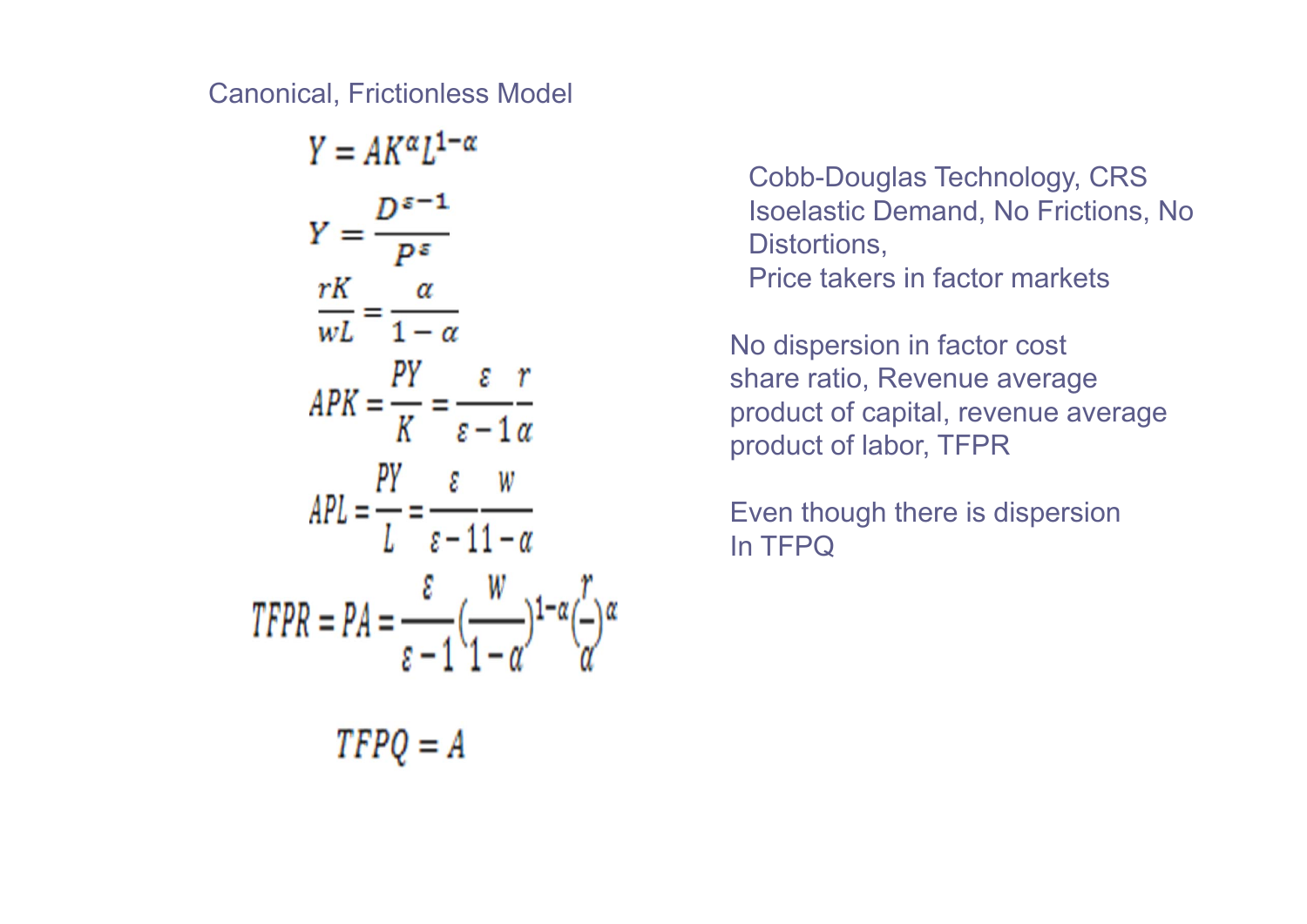# Evidence on TFPQ vs. TFPR for U.S.

- Background facts:
	- $\mathbf{r}$ Interquartile range of log of Revenue TFP (TFPR) is 0.29
	- ×. Interquartile range of log of Revenue Labor Productivity (RLP) is 0.65
	- ٠ Dispersion in TFPQ, TFPR, and output price within narrow product classes (7-digit) in U.S. (Source: FHS (2008)):
		- Std. Dev of log(TFPQ) is: 0.26
		- Std. Dev of log(TFPR) is: 0.22
		- Std. Dev of log(RLP) is: 0.65
		- Std. Dev of log(P) is: 0.18
		- Std. Dev of log(Q) is: 1.05
		- $\bullet$  Corr(log(TFPQ), log(P)) is: -0.54
		- Corr( $log(TFPQ)$ , $log(Q)$ ) is: 0.28
		- Corr(log(TFPQ),log(TFPR)) is: 0.75
		- Corr(log(TFPQ),log(RLP)) is: 0.56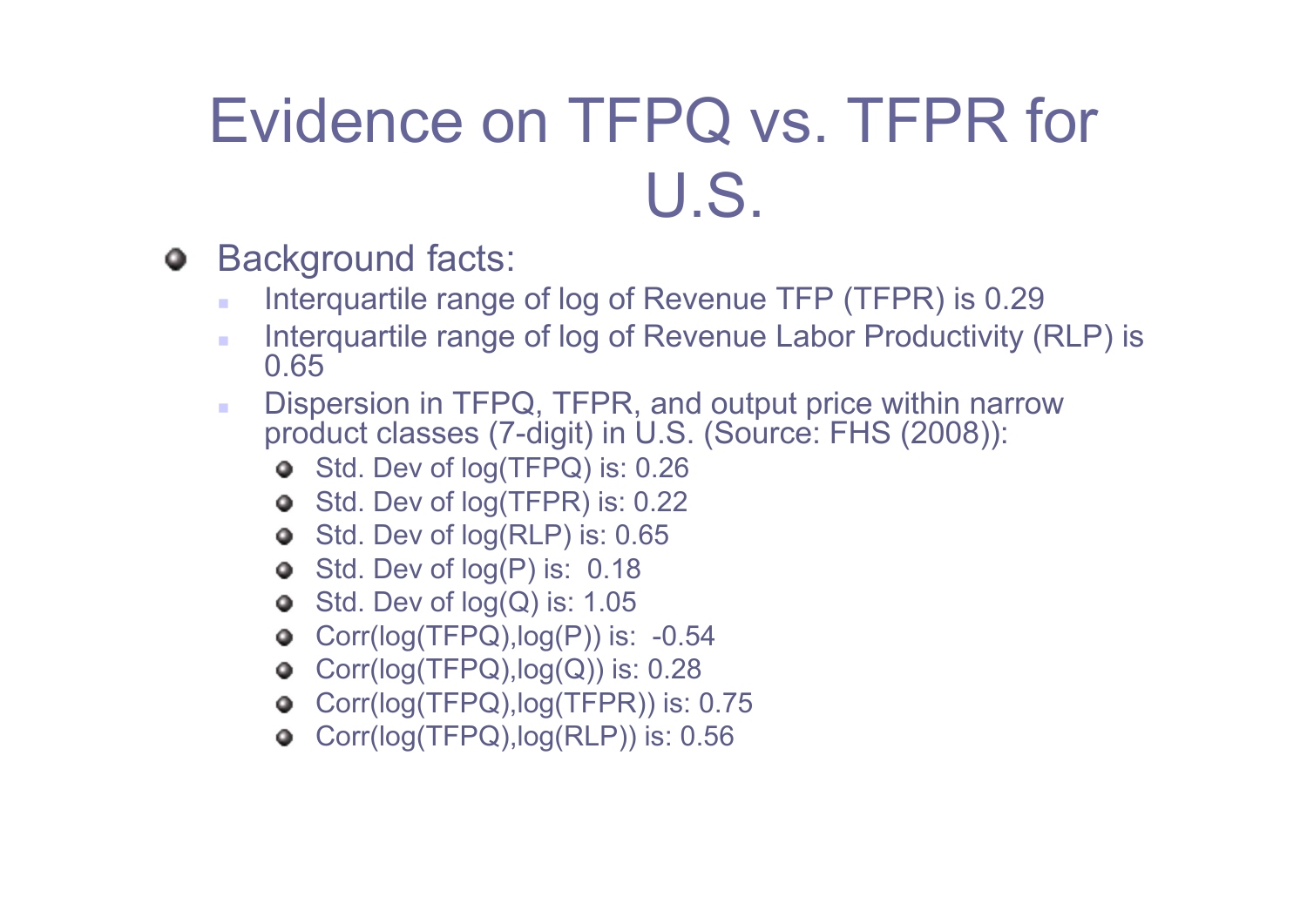# Frictions vs. Distortions?

- Costs of Entry (and exit)  $\bullet$ 
	- Including costs of entering new markets
- Learning (initial conditions and after changing ۰ products/processes)
	- ٠ **Experimentation**
- Adjustment costs for factors of production (capital, labor, ۰ intangible capital)
	- Convex vs. Nonconvex
- Economies of scope and control  $\bullet$
- Product Differentiation: $\bullet$ 
	- ×. Horizontal (e.g., spatial) vs. Vertical
- Output and input price dispersion and determination ۰
- Imperfections in product, labor, capital, credit markets  $\bullet$
- Distortions to all of the above + market institutions  $\bullet$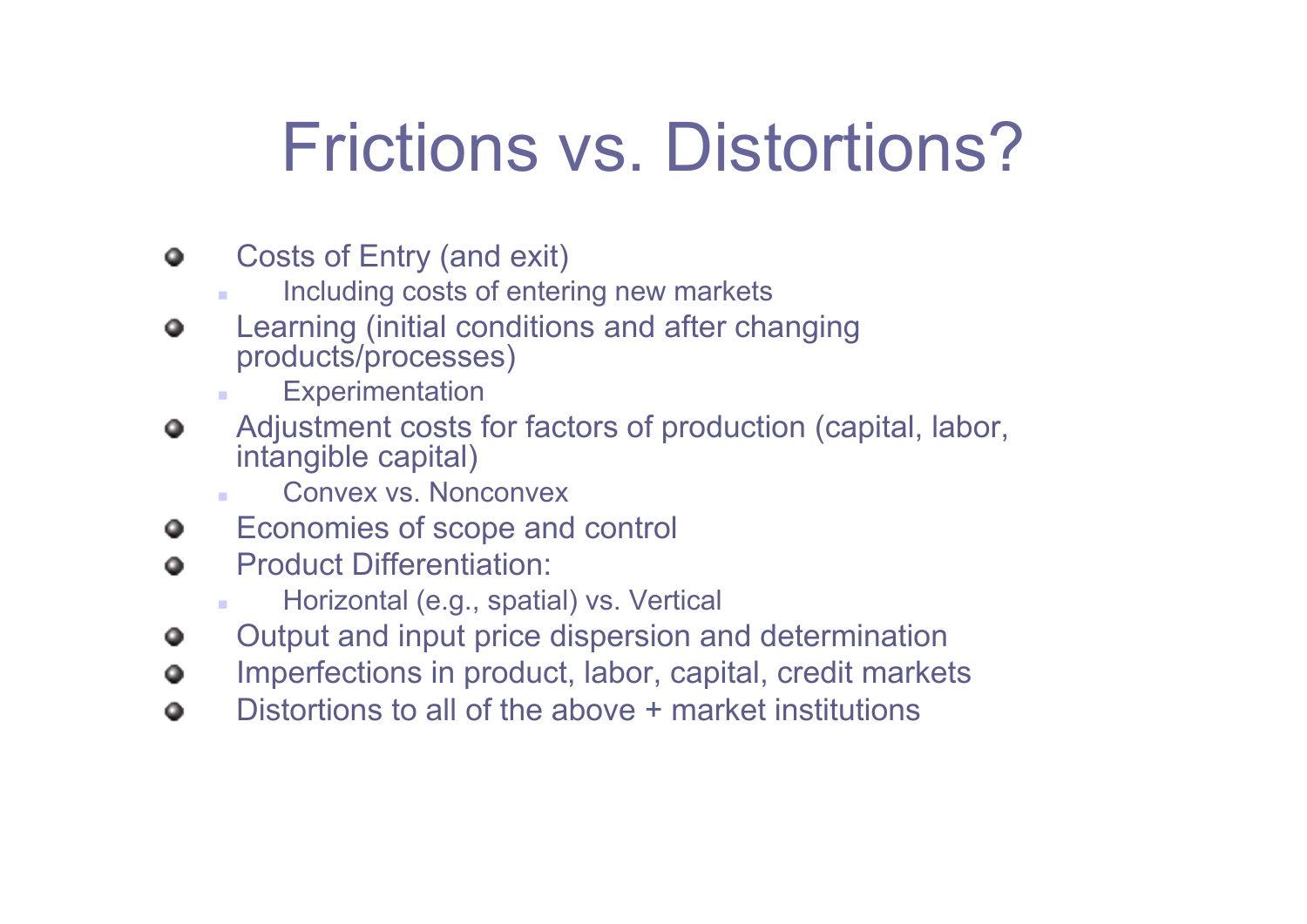# Important for Trade/Productivity **Literature**

- Core findings from firm-level trade literature:
	- Trade is "rare" most firms don't engage in trade.
	- **More "productive" and larger firms engage in** trade.
	- Amongst trading firms, trade is concentrated most trade accounted for by the largest firms.
	- **Causality between trade and productivity?** 
		- While still an open question, evidence is all about TFPR and NOT TFPQ!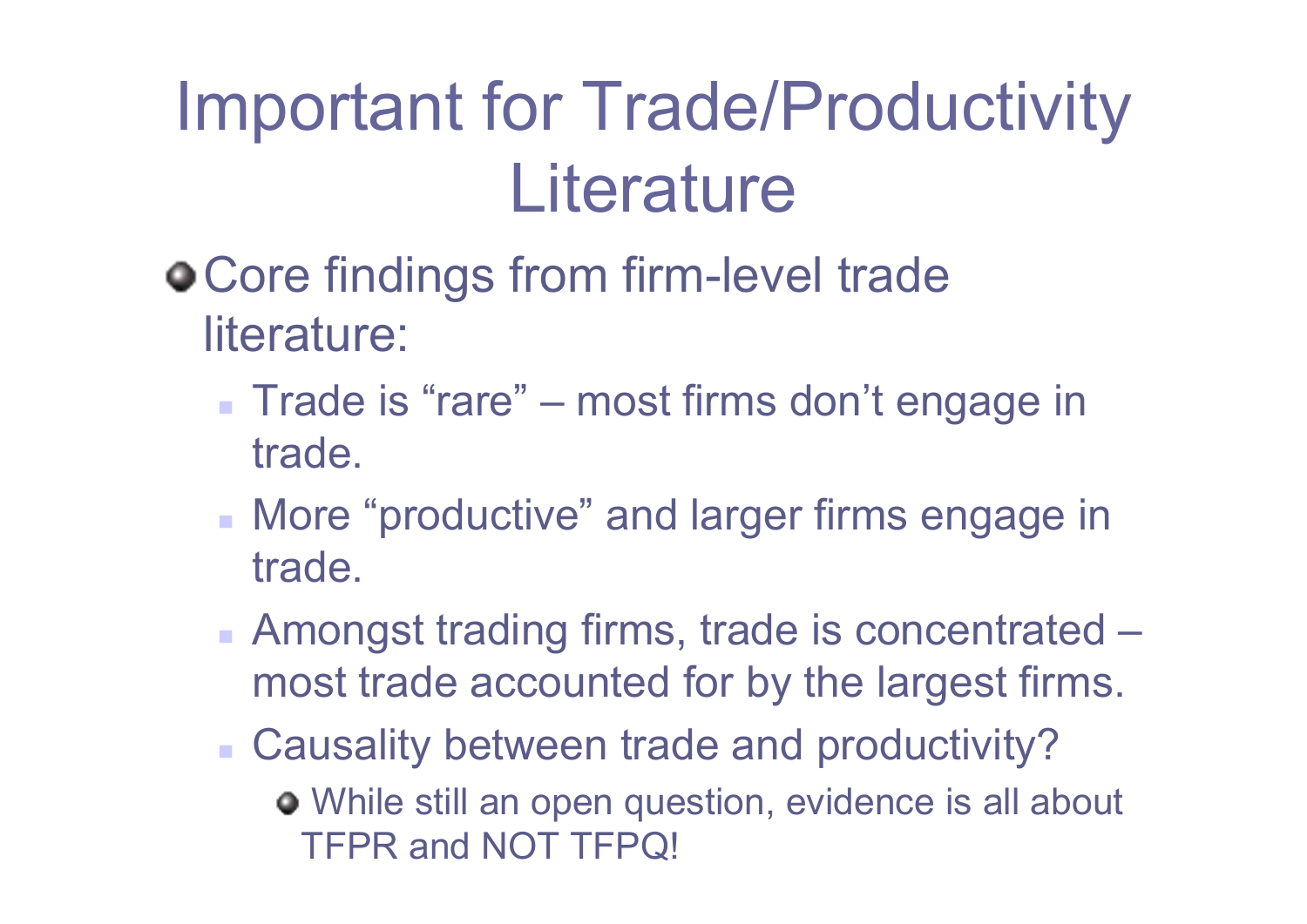2. What is the relative importance of demand vs. supply factors in dispersion across firms (including in TFPR)?

- Canonical models focus on firm-level productivity as primary source of firm heterogeneity
	- • Many interpret TFPR variation as TFPQ variation
		- Firm heterogeneity and trade literature especially even if demand structure is considered
- • Evidence suggests demand side factors are important and are endogenous over firm life-cycle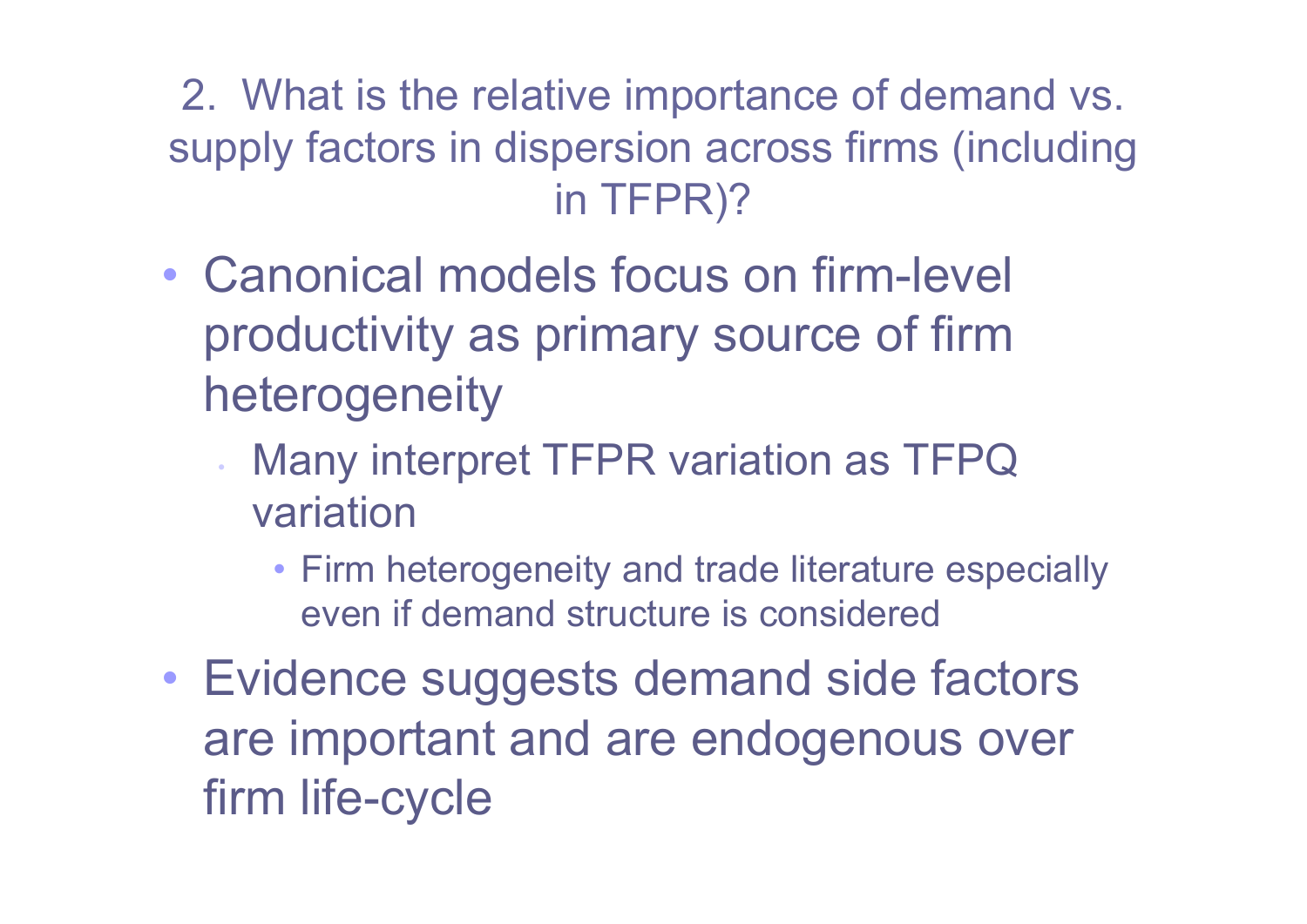# Supply-side vs. Demand-side

Regression of fundamentals and plant age dummies (and industry-year effects).

| <b>Variable</b> | Young<br><b>Entrant</b> |          | <b>Medium</b> | <b>Exit</b> |  |
|-----------------|-------------------------|----------|---------------|-------------|--|
| <b>TFPQ</b>     | 0.013                   | 0.004    | $-0.004$      | $-0.018$    |  |
|                 | (0.005)                 | (0.006)  | (0.006)       | (0.005)     |  |
| <b>Demand</b>   | $-0.550$                | $-0.397$ | $-0.316$      | $-0.339$    |  |
|                 | (0.022)                 | (0.024)  | (0.026)       | (0.021)     |  |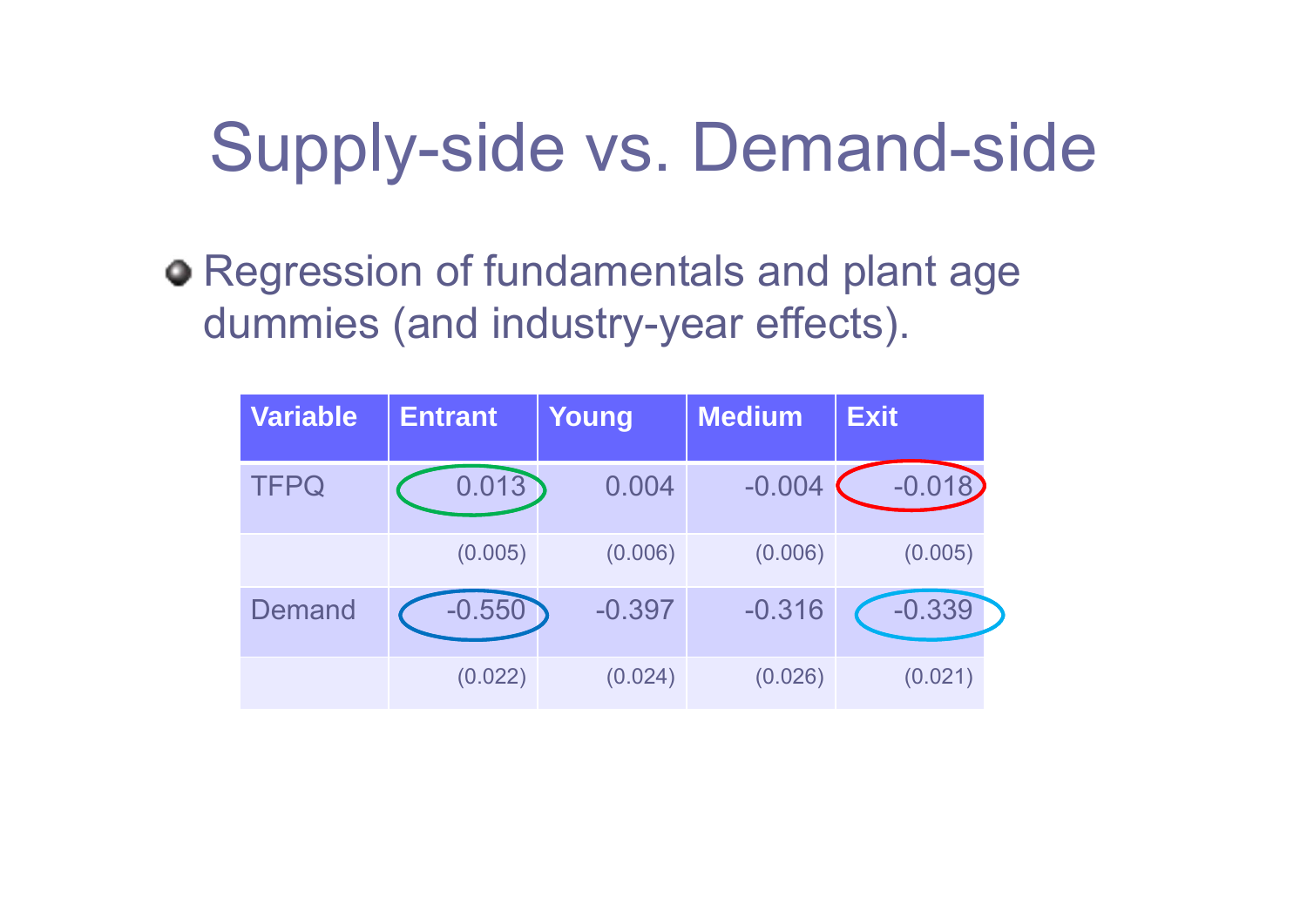# Demand Side

- Dynamic demand-side forces take time to play out.
	- Growth of a customer base
	- **Building a reputation**
	- **Uncertainty about demand may create option** value of waiting to expand
- **O** Customer Learning
	- **Details of product attributes**
	- **Quality and quantity of bundled services**
	- **Consistency of operations**
	- **Longevity**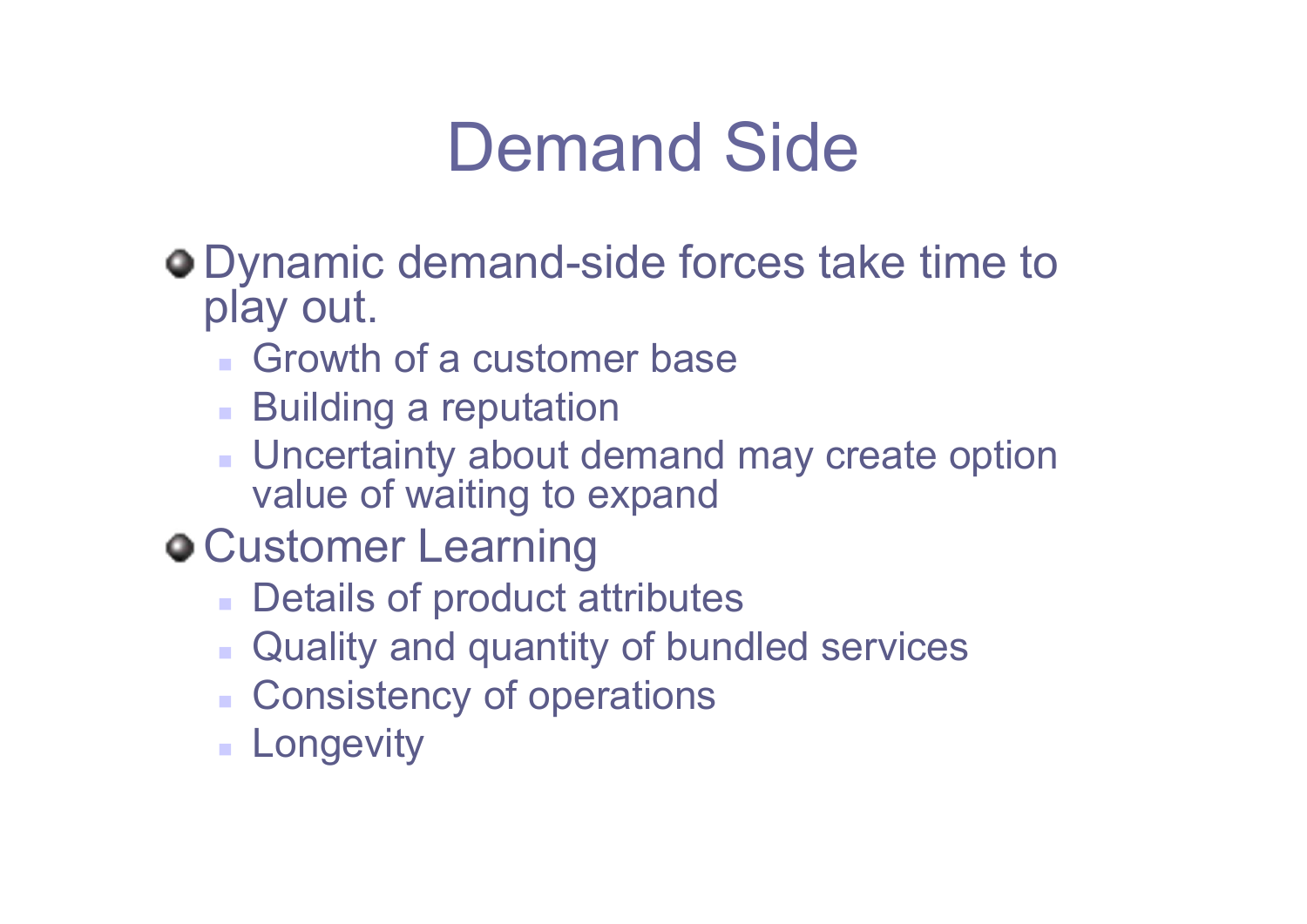# Dynamic Model

Production Function:  $q_1 = Ax_1$ Demand Curve:  $q_i = \theta \cdot Age_i^{\phi}Z_i^{\gamma}p_i^{-\eta}$  $Z_{i} = (1 - \delta)Z_{i-1} + (1 - \delta)R_{i-1}$ Evolution:  $Z_{0e} = (K_{0e})^{\lambda} \left( \frac{K_{0s(e)} + K_{0e}}{K} \right)^{\lambda}$ Initialization: Profits:  $\pi = p A x - c x - f$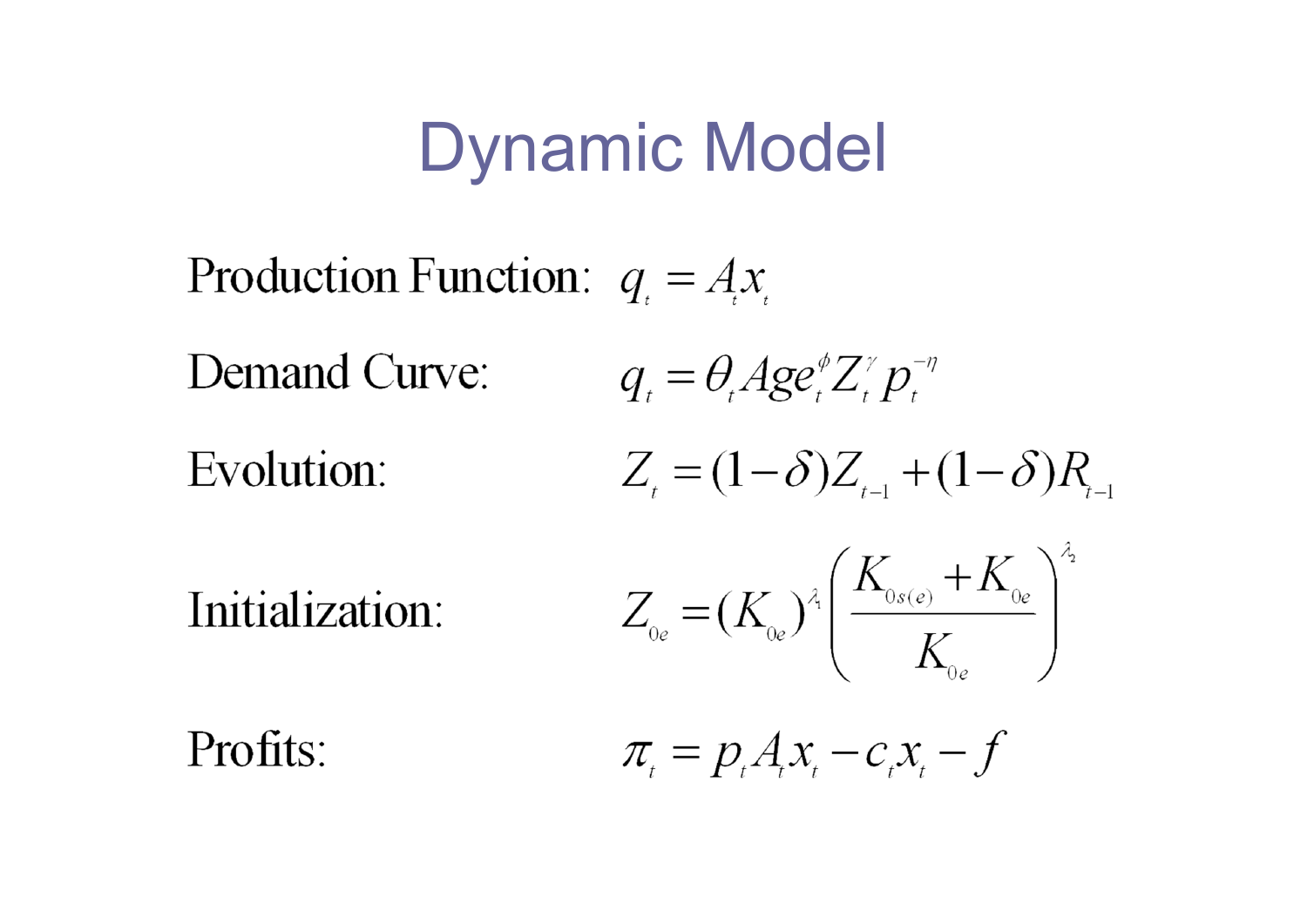## Estimating Model

#### Demand Equation:

 $\ln q_{t+1} = \rho \ln q_t + \phi \ln A g e_{t+1} - \rho \phi \ln A g e_t$  $+\gamma \ln Z_{t+1} - \rho \gamma \ln Z_t - \eta \ln p_{t+1} + \rho \eta \ln p_t + v_{t+1}$ 

Euler Equation:

$$
E[\varepsilon_{t+1}] = \frac{C_t}{R_t} - \left(1 - \frac{1}{\eta}\right) - \frac{\beta(1 - \delta)\gamma}{\eta} \frac{R_{t+1}}{Z_{t+1}} - \beta(1 - \delta) \left(\frac{C_{t+1}}{R_{t+1}} - \left(1 - \frac{1}{\eta}\right)\right) = 0
$$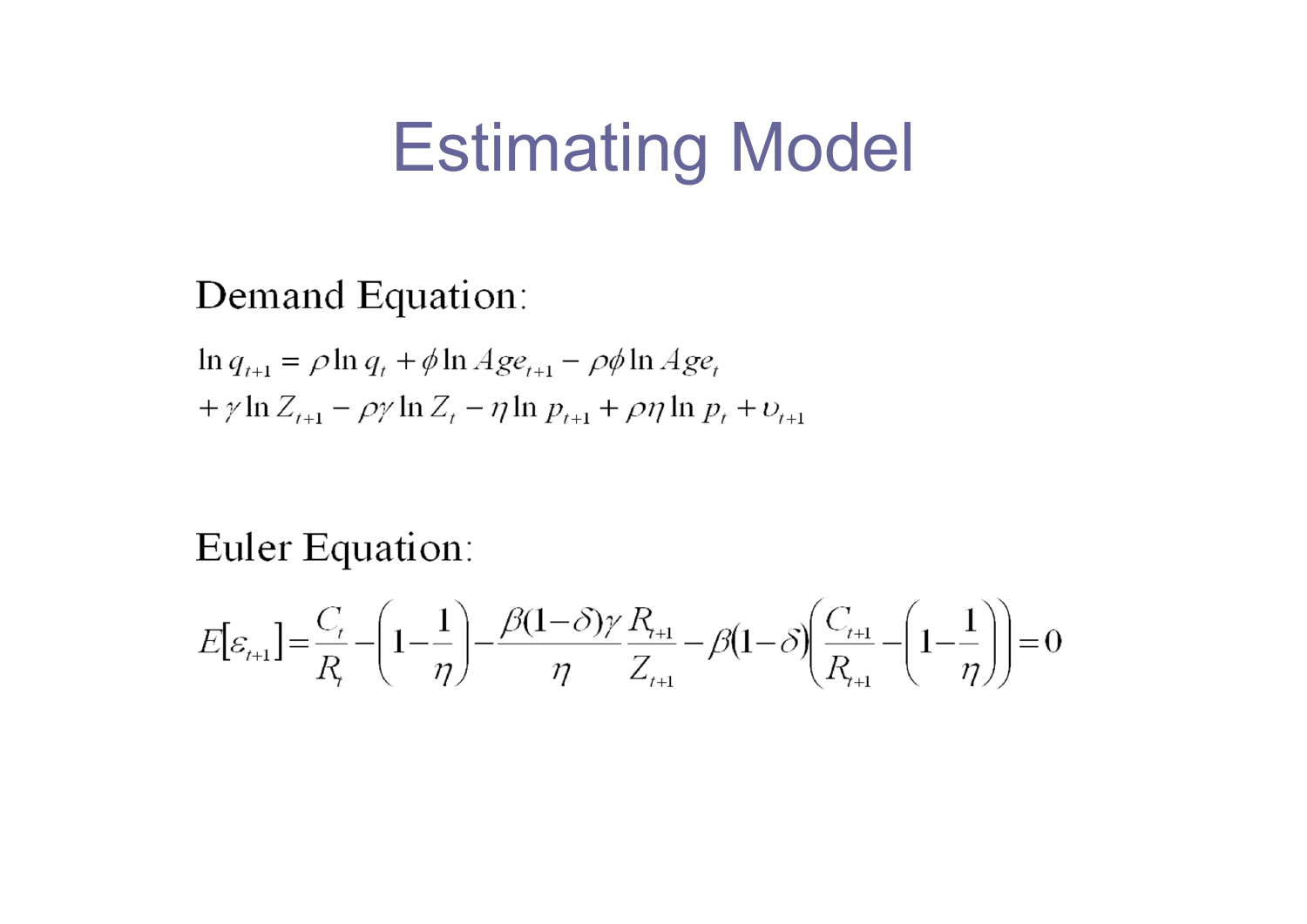## Learning with Depreciation Model

| <b>Parameter</b>                             | <b>Coefficient</b> | <b>SE</b> |
|----------------------------------------------|--------------------|-----------|
| $\gamma$                                     | 0.795              | (0.014)   |
| Young dummy                                  | $-0.066$           | (0.031)   |
| <b>Medium dummy</b>                          | $-0.025$           | (0.026)   |
| $\rho$                                       | 0.366              | (0.085)   |
| $\lambda_1$                                  | 0.651              | (0.051)   |
| $\lambda_2$                                  | 0.548              | (0.063)   |
| $\eta$                                       | $-1.808$           | (0.082)   |
| <b>Competitors Price</b>                     | 0.338              | (0.073)   |
| $\delta$                                     | 0.893              | (0.026)   |
| <b>Inverse Mills Ratio,</b><br><b>Demand</b> | $-0.022$           | (0.009)   |
| <b>Inverse Mills Ratio, EE</b>               | 0.026              | (0.005)   |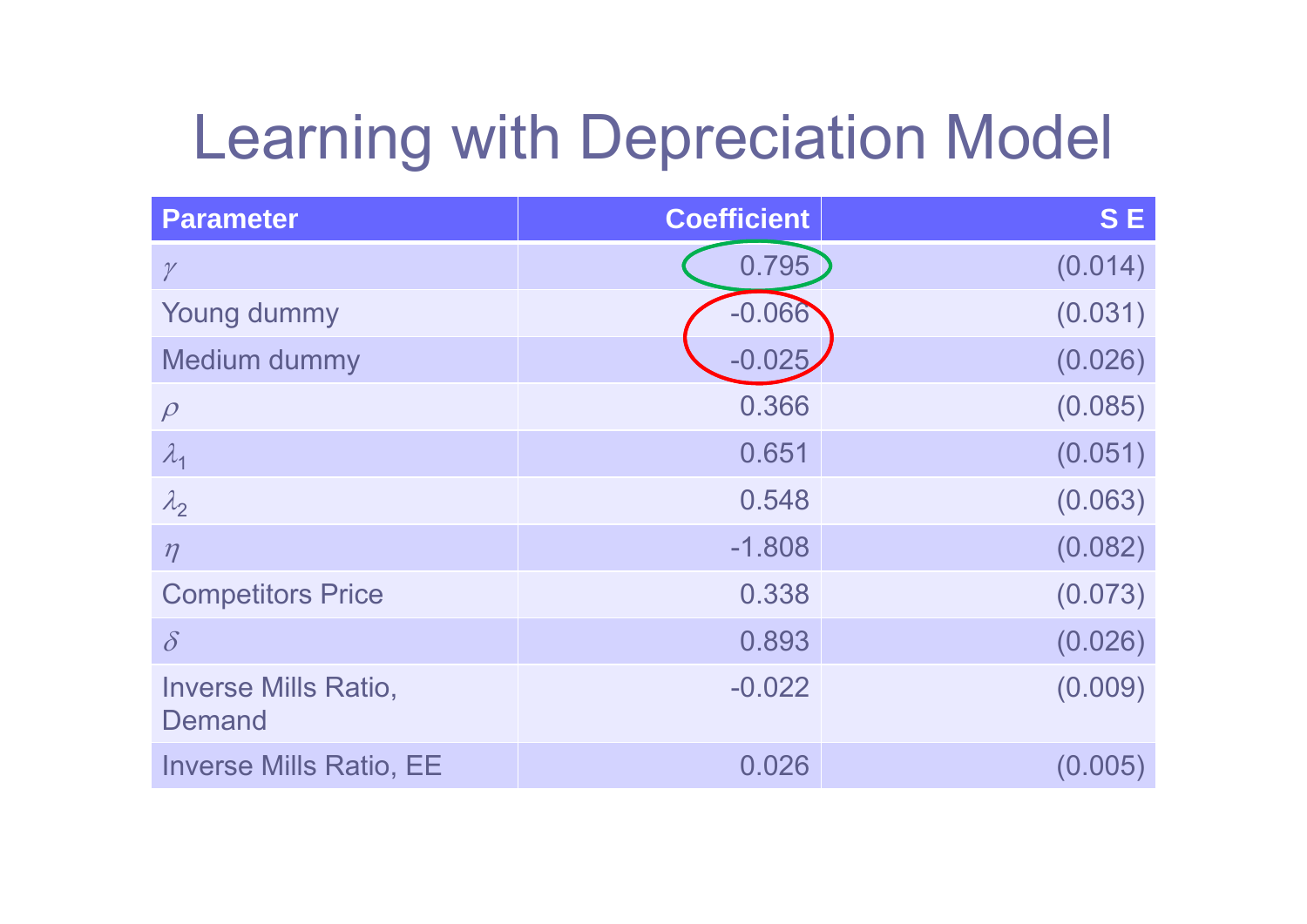# Decomposing Demand Shocks

| <b>Variable</b>                       | Young    | <b>Medium</b> | Old   |
|---------------------------------------|----------|---------------|-------|
| <b>Demand Shock</b>                   | $-0.575$ | $-0.287$      | Excl. |
|                                       | (0.020)  | (0.029)       |       |
| <b>Active</b><br><b>Accumulation</b>  | $-0.617$ | $-0.271$      | Excl. |
|                                       | (0.017)  | (0.025)       |       |
| <b>Passive</b><br><b>Accumulation</b> | $-0.066$ | $-0.025$      | Excl. |
|                                       | (0.031)  | (0.026)       |       |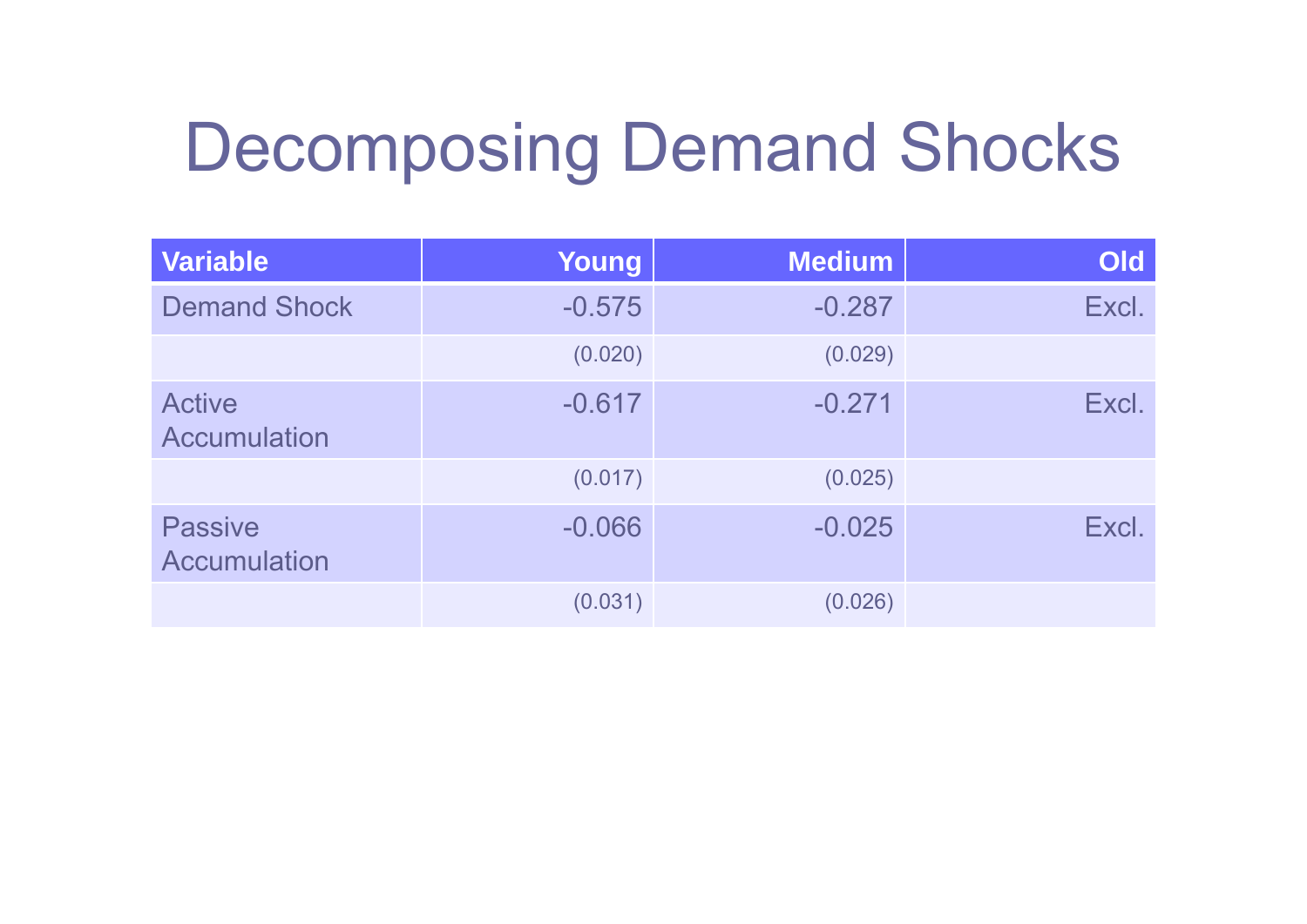# Quick summary and questions

- $\bullet$  It takes a long time for entering plants to grow to the size of incumbents.
- $\bullet$  The demand side plays a larger part in the persistence of the size gap than does the supply side.
- Evidence suggests young firms actively invest in at active demand accumulation by cutting prices when young.
- **•** Frictions relevant for new firms and new activity in a new location (trade activity).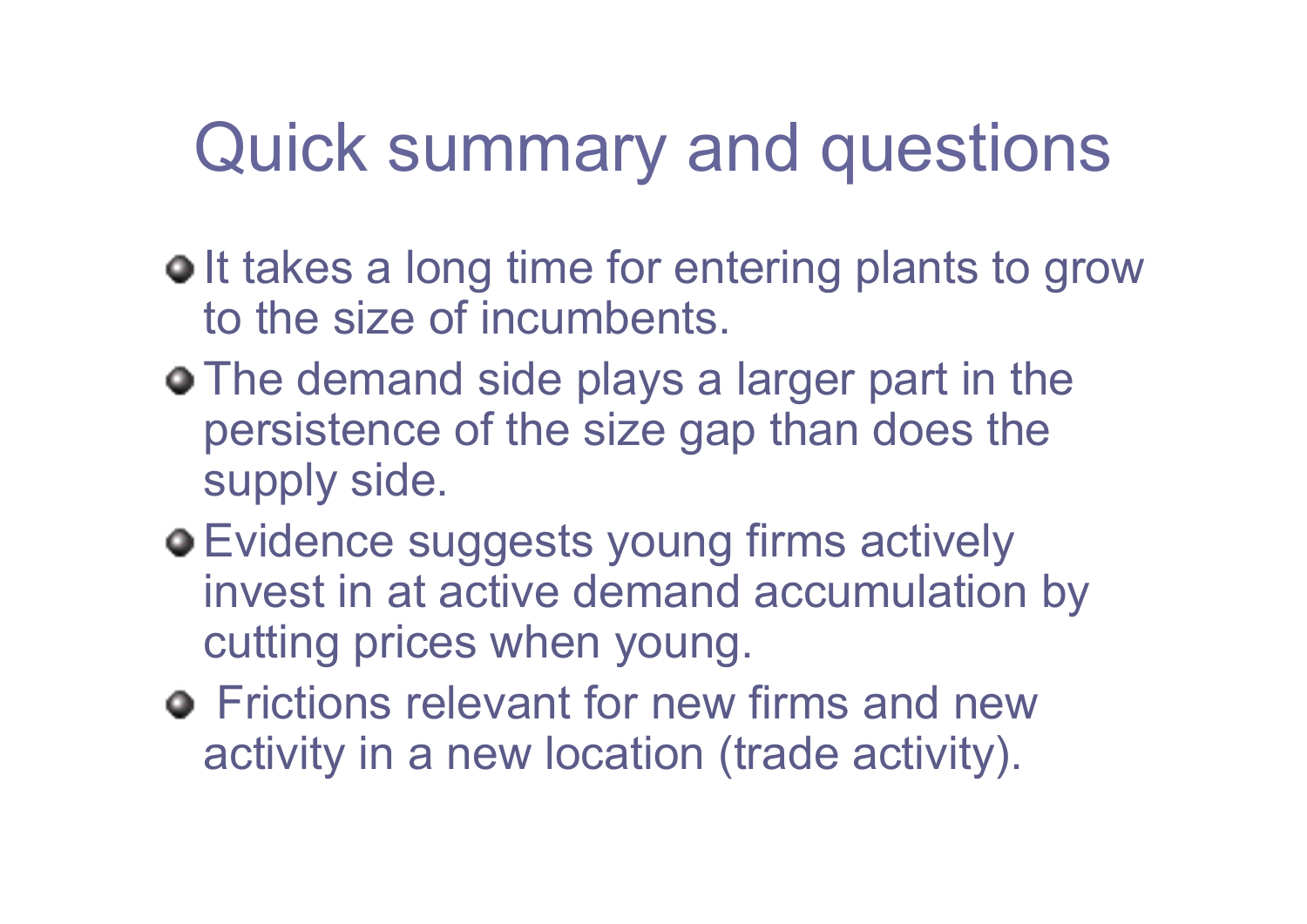3. Do we need a high pace of reallocation including entry/exit to achieve allocative efficiency?

- U.S. in particular has a high pace of output and input reallocation
	- **Nery costly**
	- **Possible distortions cyclically and secularly**
- $\bullet$  In "Long Run", appears to payoff reallocation and productivity closely connected
	- **Caution: Might be demand side factors** driving reallocation as well – okay but perhaps different frictions are important.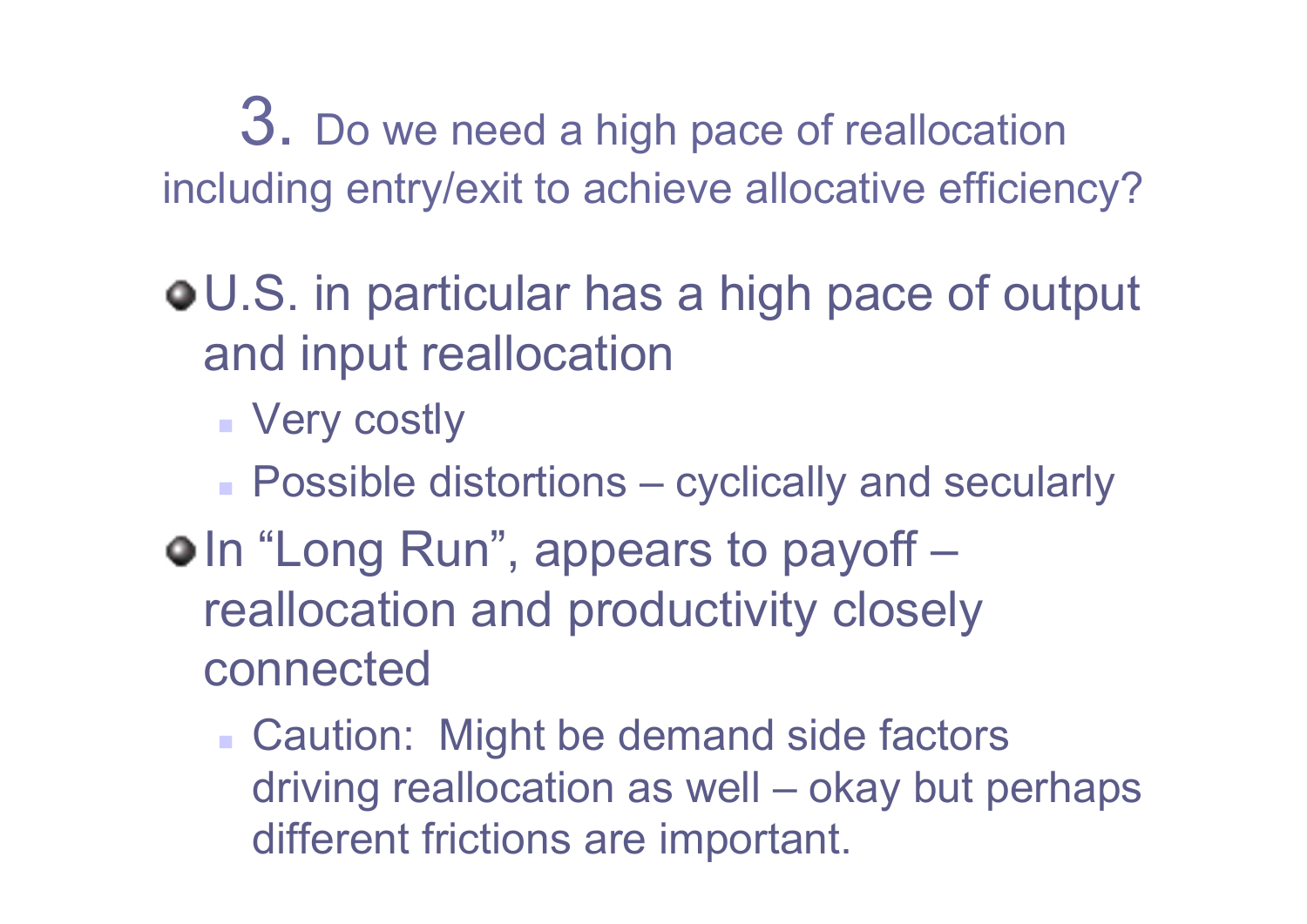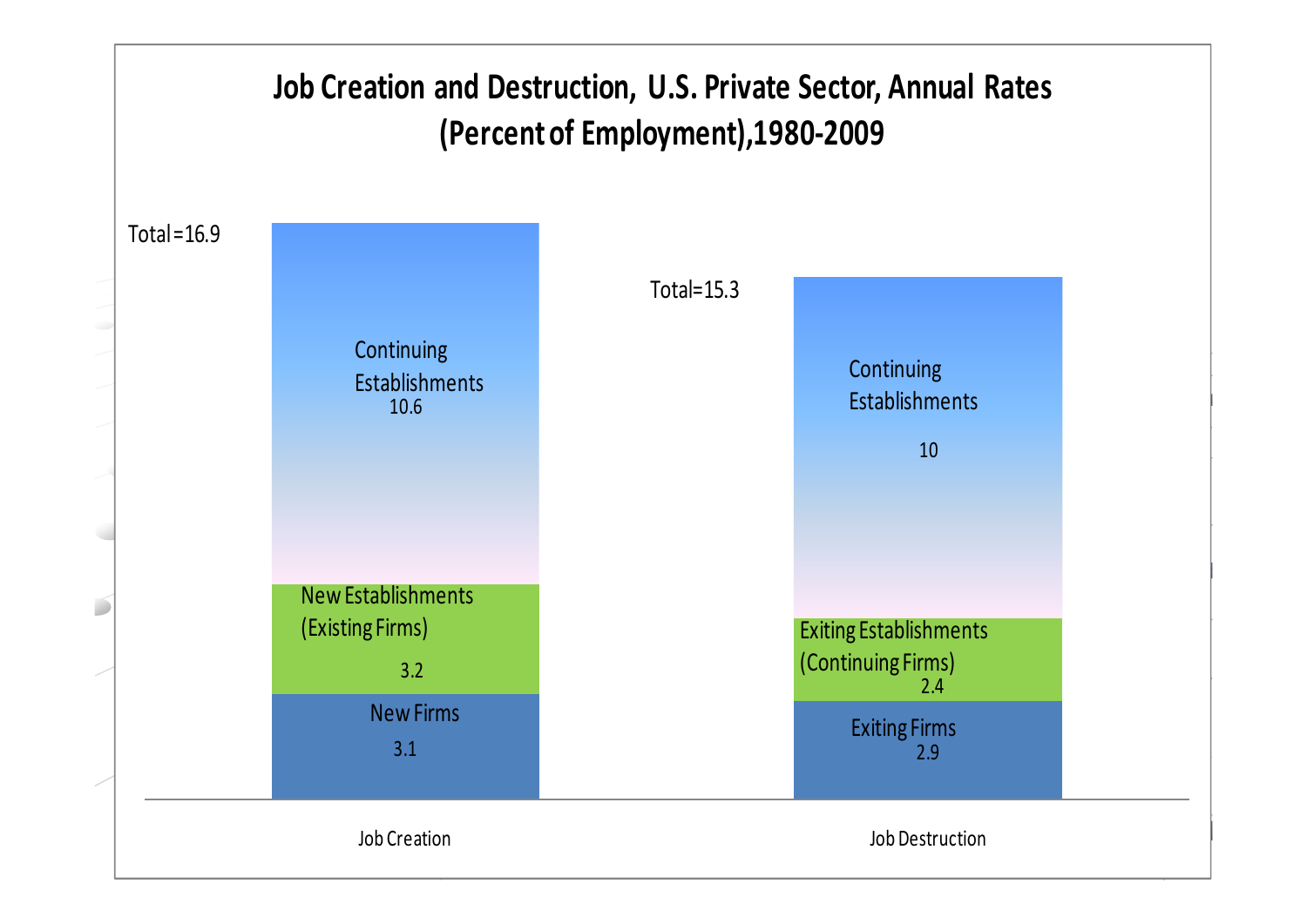### **Components of Total Factor Productivity Growth over Five‐Year Horizons, 1977‐1997, Selected Manufacturing Industries**

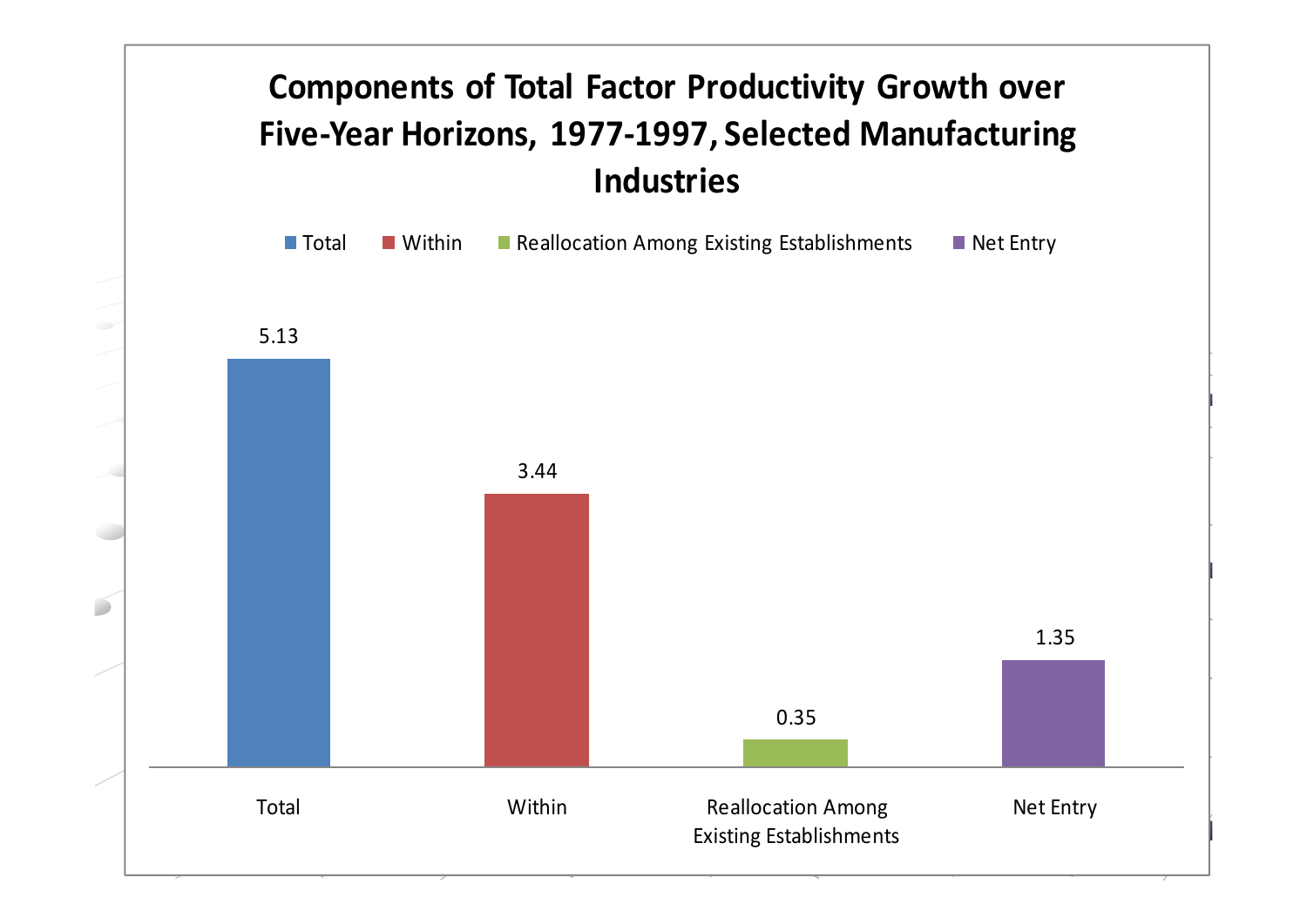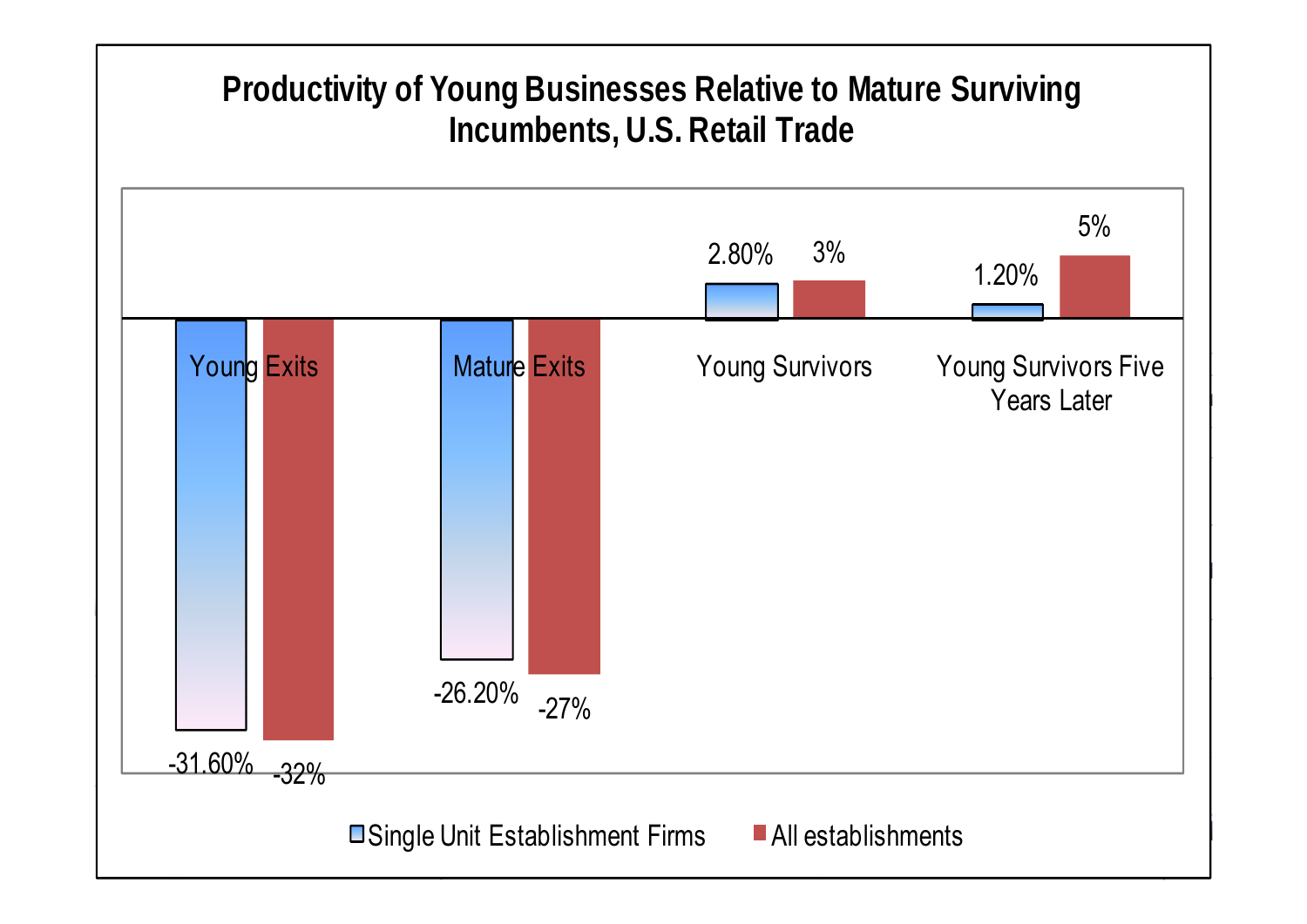### Declining Pace of Creation and Destruction in BED



Source: BLS BED DATA, Davis, Faberman and Haltiwanger (2011)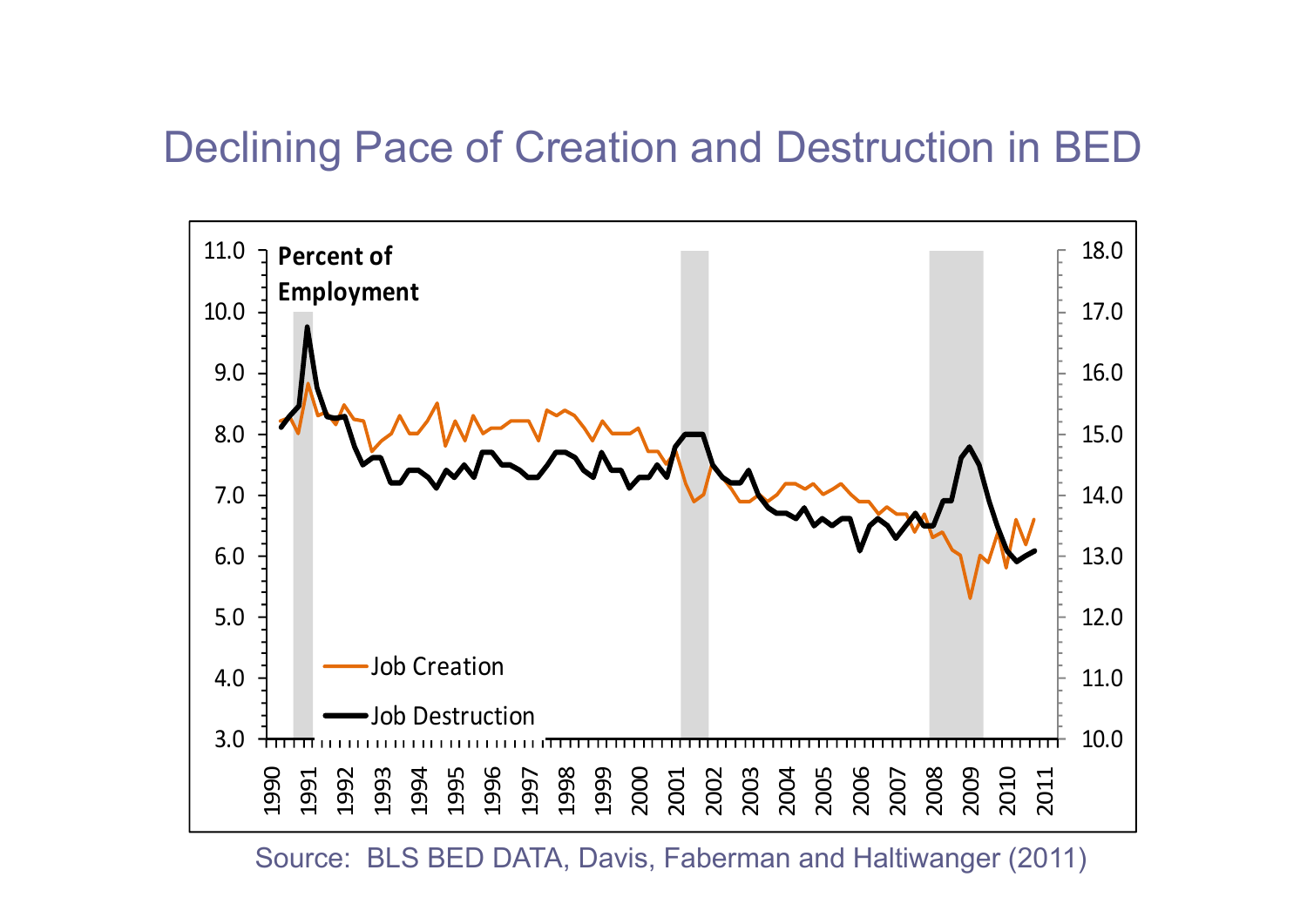**4. What firm level moments should we use to identify distortions and quantify the extent of misallocation?**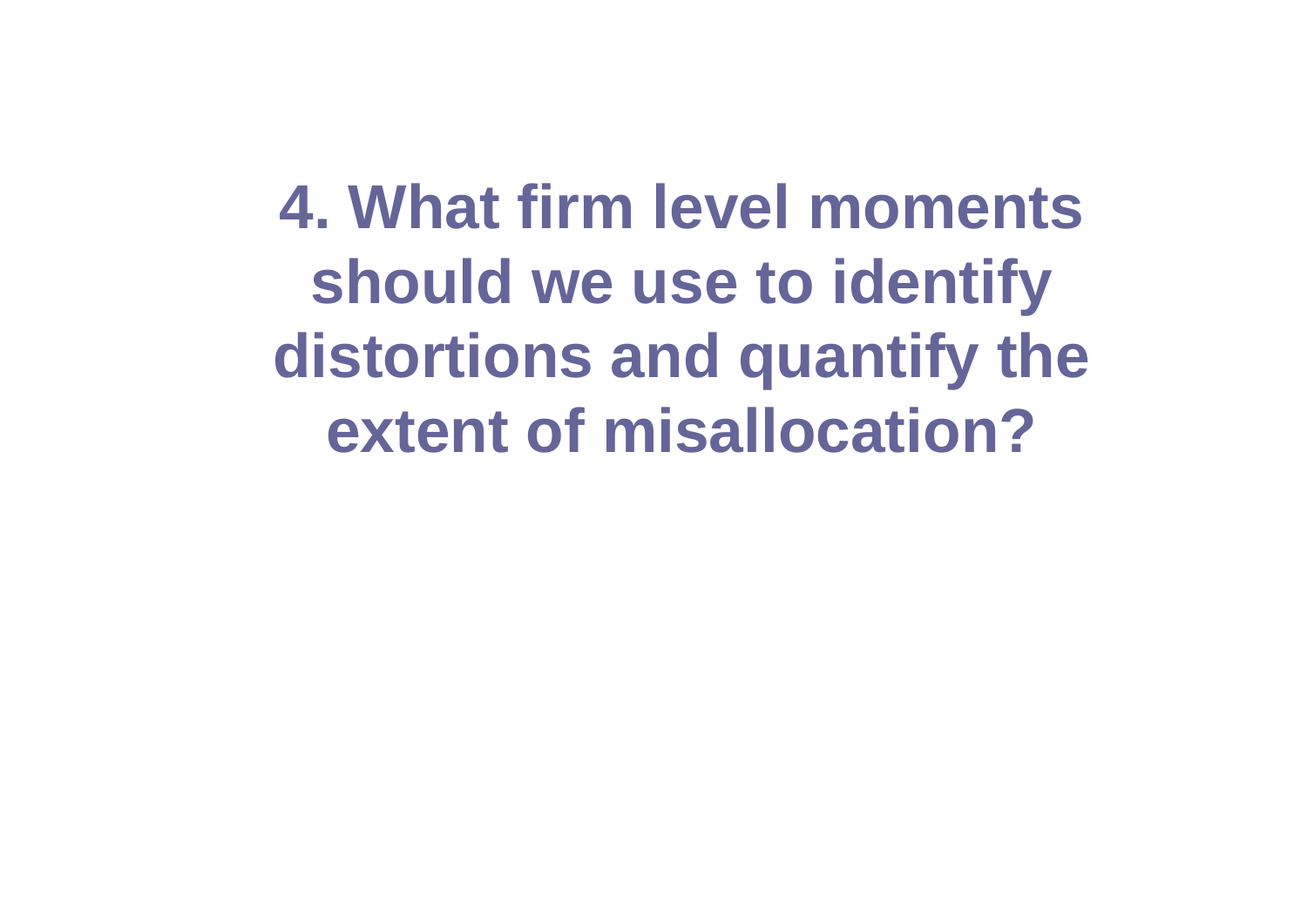# Hsieh and Klenow (2009) approach

- All TFPR dispersion is due to distortions.
- Countries "distortion" index can be estimated directly from TFPR dispersion
	- **Higher TFPR dispersion countries are more distorted.**
	- **Hisieh and Klenow find that TFPR dispersion is much** higher in China and India than U.S.

They estimate the degree of distortions in China an and India and calculate the gains in aggregate productivity that will be realized if China/India coverge to U.S. TFPR dispersion.

 $\bullet$  Is this a reasonable identification approach?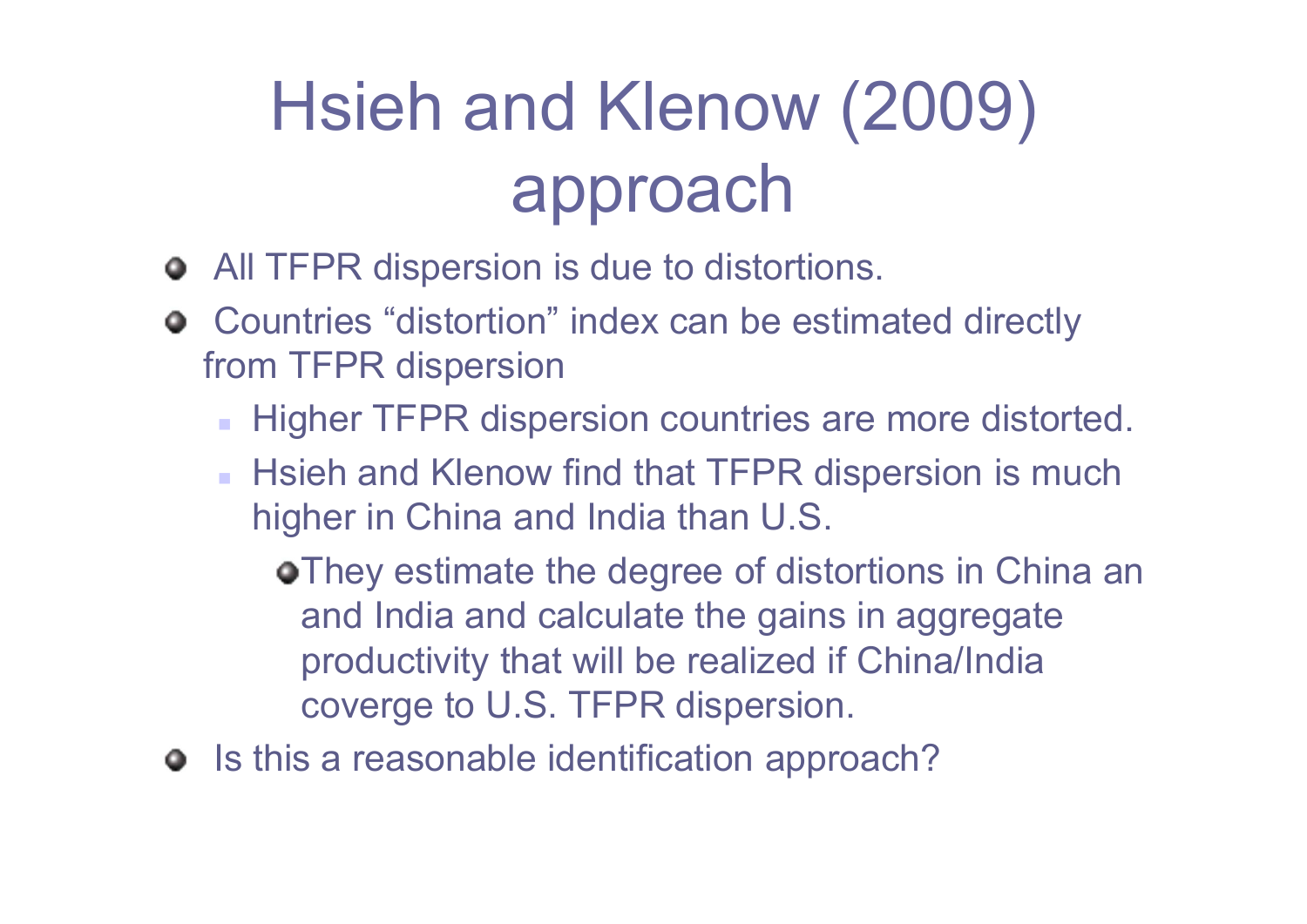#### **Table 1: Within Industry Productivity Dispersion and OP Covariance Term**

|                       | <b>Revenue Labor Productivity</b><br>Std Dev. | <b>Revenue TFP</b><br>Std Dev. | OP covariance term |  |
|-----------------------|-----------------------------------------------|--------------------------------|--------------------|--|
| <b>United States</b>  | 0.58                                          | 0.38                           | 0.51               |  |
| <b>United Kingdom</b> | 0.57                                          | 0.41                           | 0.16               |  |
| <b>Germany</b>        | 0.72                                          | <b>NA</b>                      | 0.28               |  |
| <b>France</b>         | 0.53                                          | 0.22                           | 0.24               |  |
| <b>Netherlands</b>    | 0.56                                          | 0.15                           | 0.30               |  |
| <b>Hungary</b>        | 1.03                                          | 0.91                           | 0.18               |  |
| Romania               | 1.05                                          | 0.56                           | $-0.03$            |  |
| <b>Slovenia</b>       | 0.80                                          | 0.22                           | 0.05               |  |

(weighted averages of industry-level data, U.S. Industry Weights)

Notes: Averages over 1992-2001 data. Industry-level firm based TFP measures not available for Germany.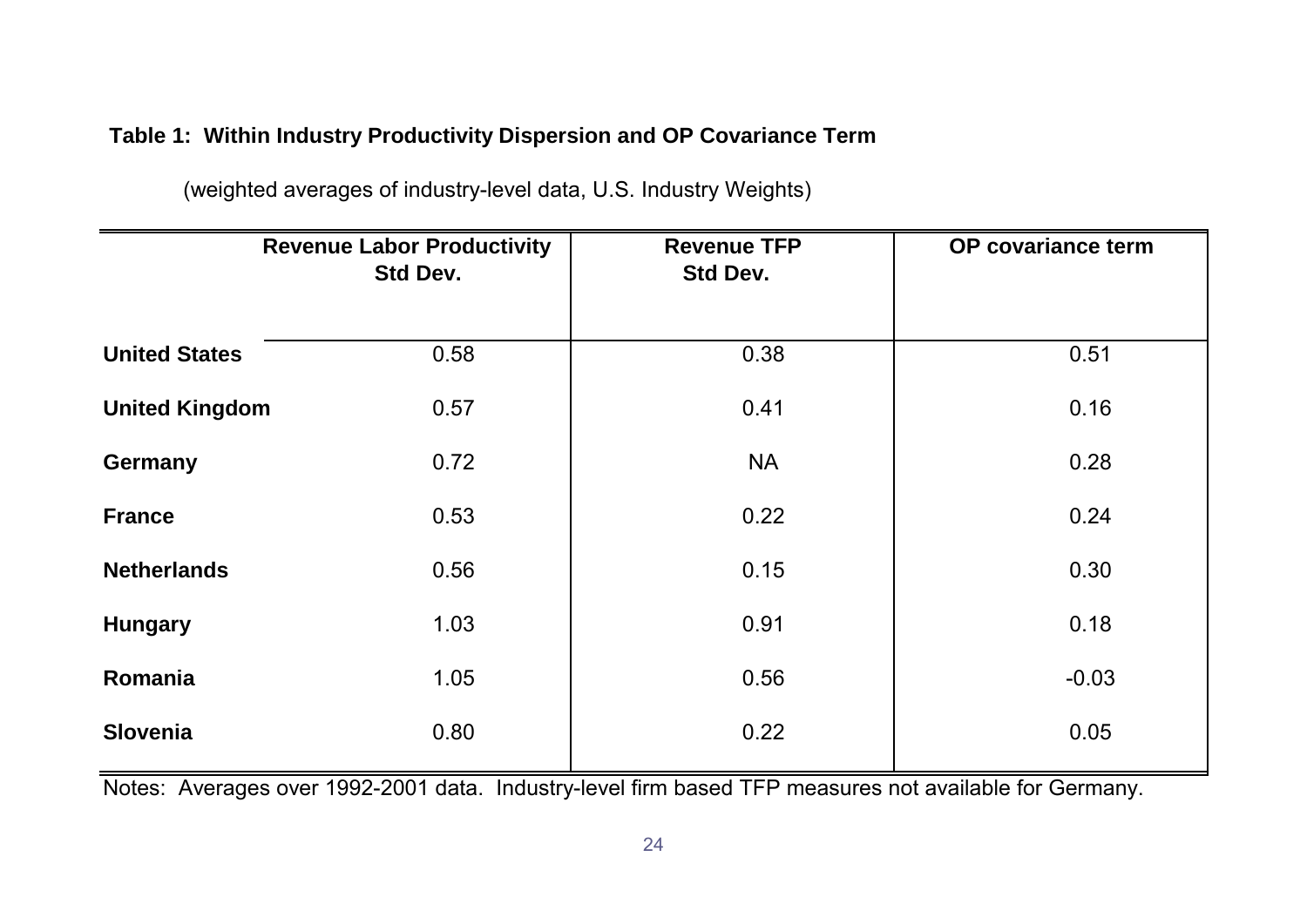More than 5200 country/industry/year observations of some of the key moments -- virtually all show STD(LPR)>STD(TFPR)

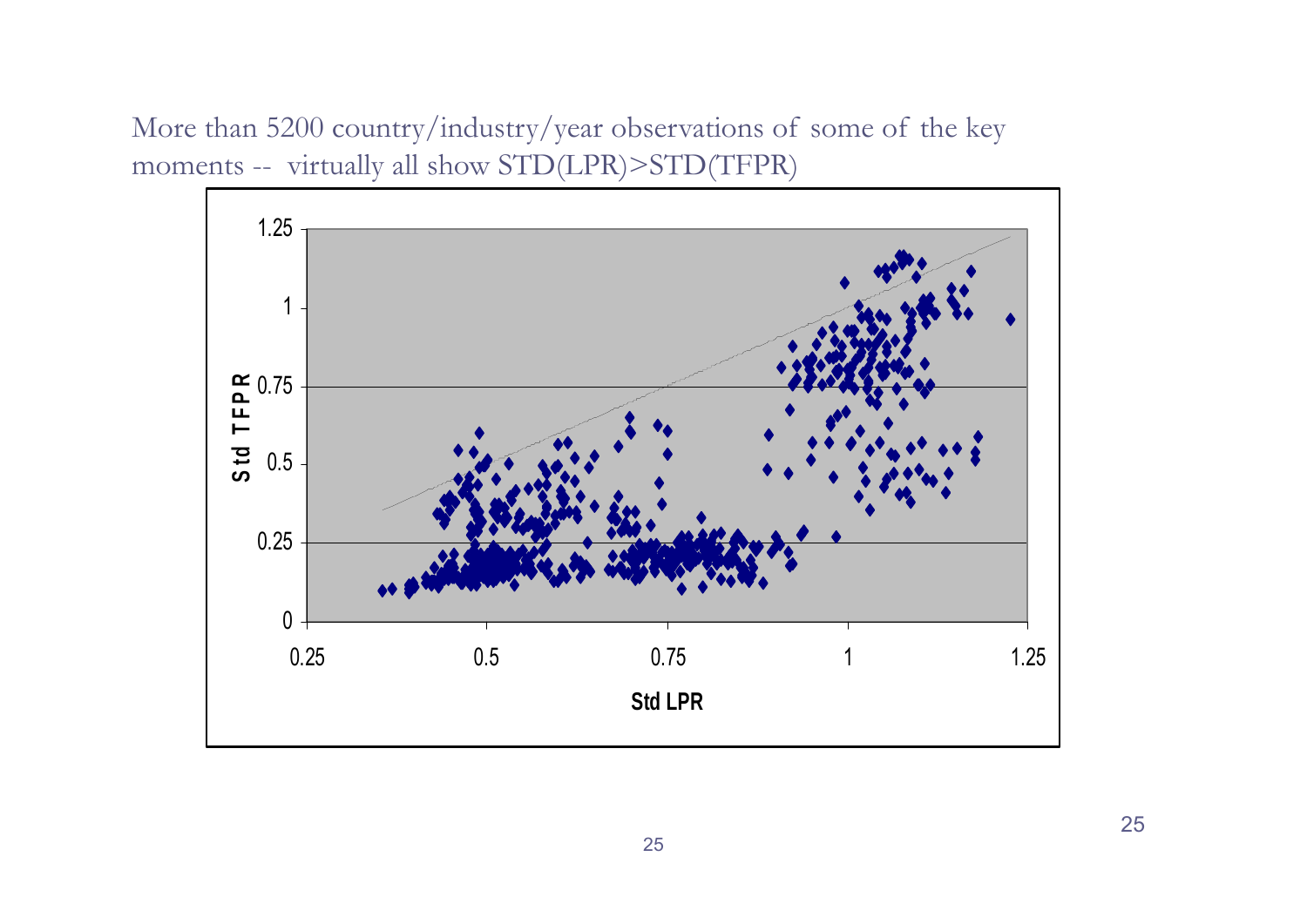A Model of "Mis"-Allocation (Based on Rogerson and Restuccia (2008) (and similar to Hsieh and Klenow (2009))

Consumers supply labor inelastically and maximize utility:

$$
\sum_{t=0}^{\infty} \beta^{t} U(C_{t})
$$

Firms maximize profits where:

$$
\pi_{it} = (1 - \tau_{i} - \kappa_{it}) P_{t} \theta_{i}^{\top} \overline{Y}_{t} \left[ A_{i} \varepsilon_{it} (n_{it} - f)^{\gamma} k_{it}^{\alpha} \right] - w_{t} n_{it} - R k_{it}
$$
\n
$$
Y_{it} = A_{i} \varepsilon_{it} (n_{it} - f)^{\gamma - \alpha} k_{it}^{\alpha}, \gamma < 1
$$
\n
$$
Y_{t} = N_{t}^{(\rho - 1)/\rho} \left( \sum_{i} \theta_{i} Y_{it}^{\rho} \right)^{1/\rho} \qquad P_{it} = P_{t} \theta_{i} \left( \overline{Y}_{t} / Y_{it} \right)^{1 - \rho}
$$

Our innovations: Overhead labor, quasi-fixed capital and transitory shocks Yields dispersion in TFPR and LPR even in absence of distortions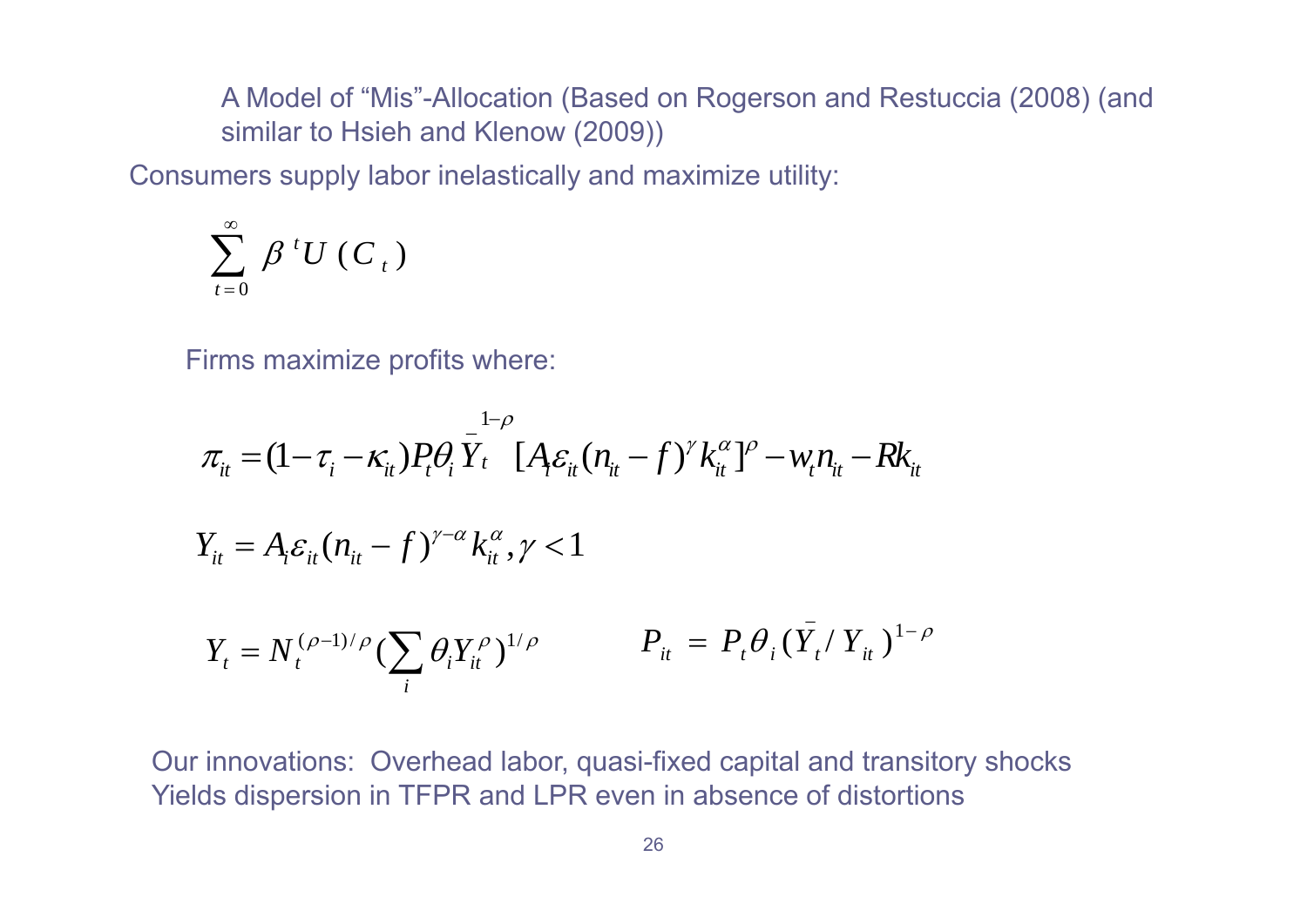## Entry/Selection

$$
W^e = \int_{A.\tau} \max(0, W(A, \tau) dG(A, \tau)) - c_e
$$

 $G(A, \tau)$  Ex Ante Joint Distribution

$$
W(A_i, \tau_i) = E\left[\pi(A_i, \tau_i, \kappa_{it}, \varepsilon_{it})\right]/(1-\chi)
$$

$$
\chi = (1 - \lambda)/(1 + r)
$$

Exogenous probability of exiting in each period given by λ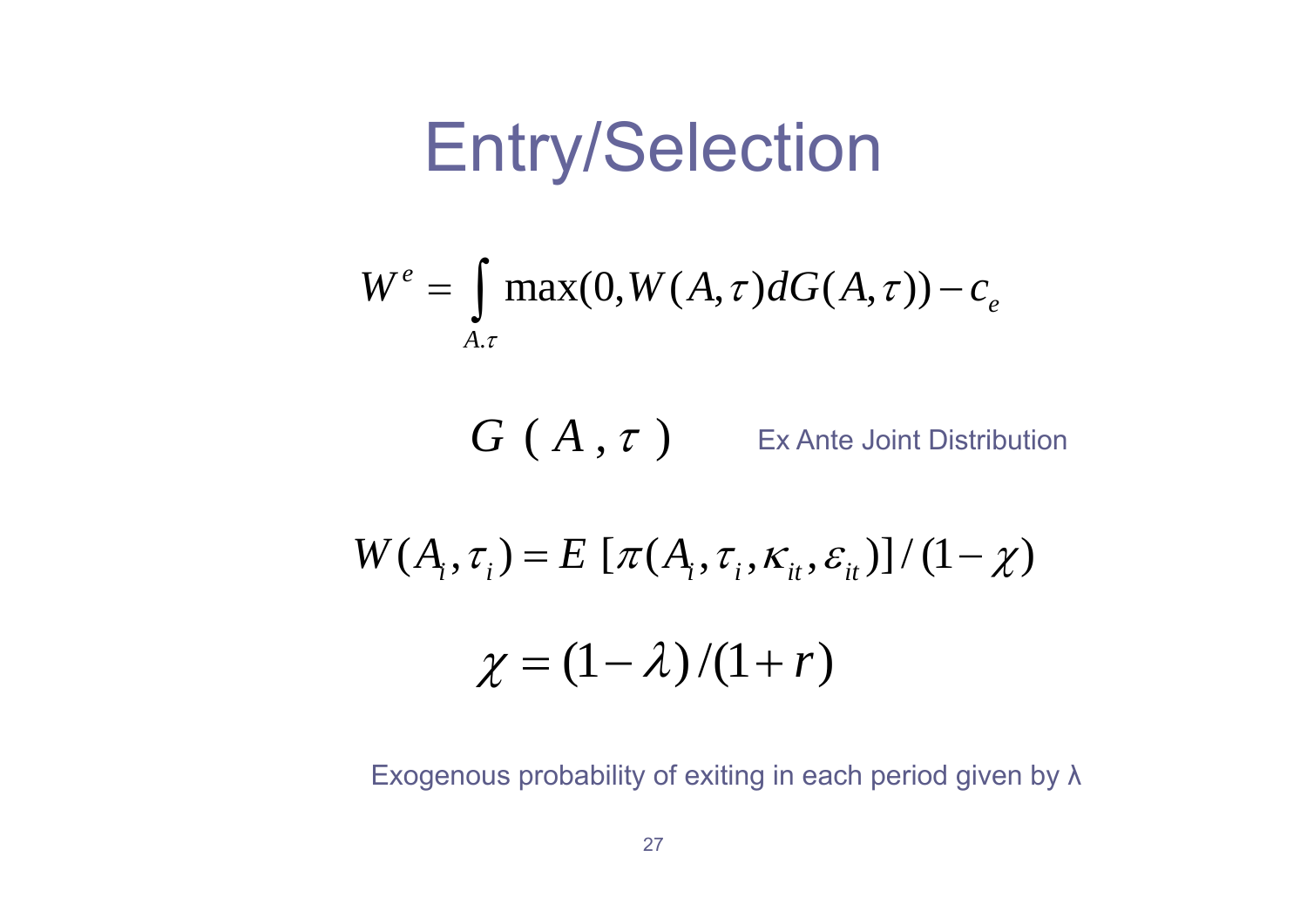## Aggregate Relationships and **Steady State Equilibrium**

$$
C_t + E_t c_e + \delta K_t = Y_t
$$

Resources expended on entry/exit impact consumption and welfare

$$
W^e=0, N^d=N^s
$$

Free entry condition and equilibrium in labor market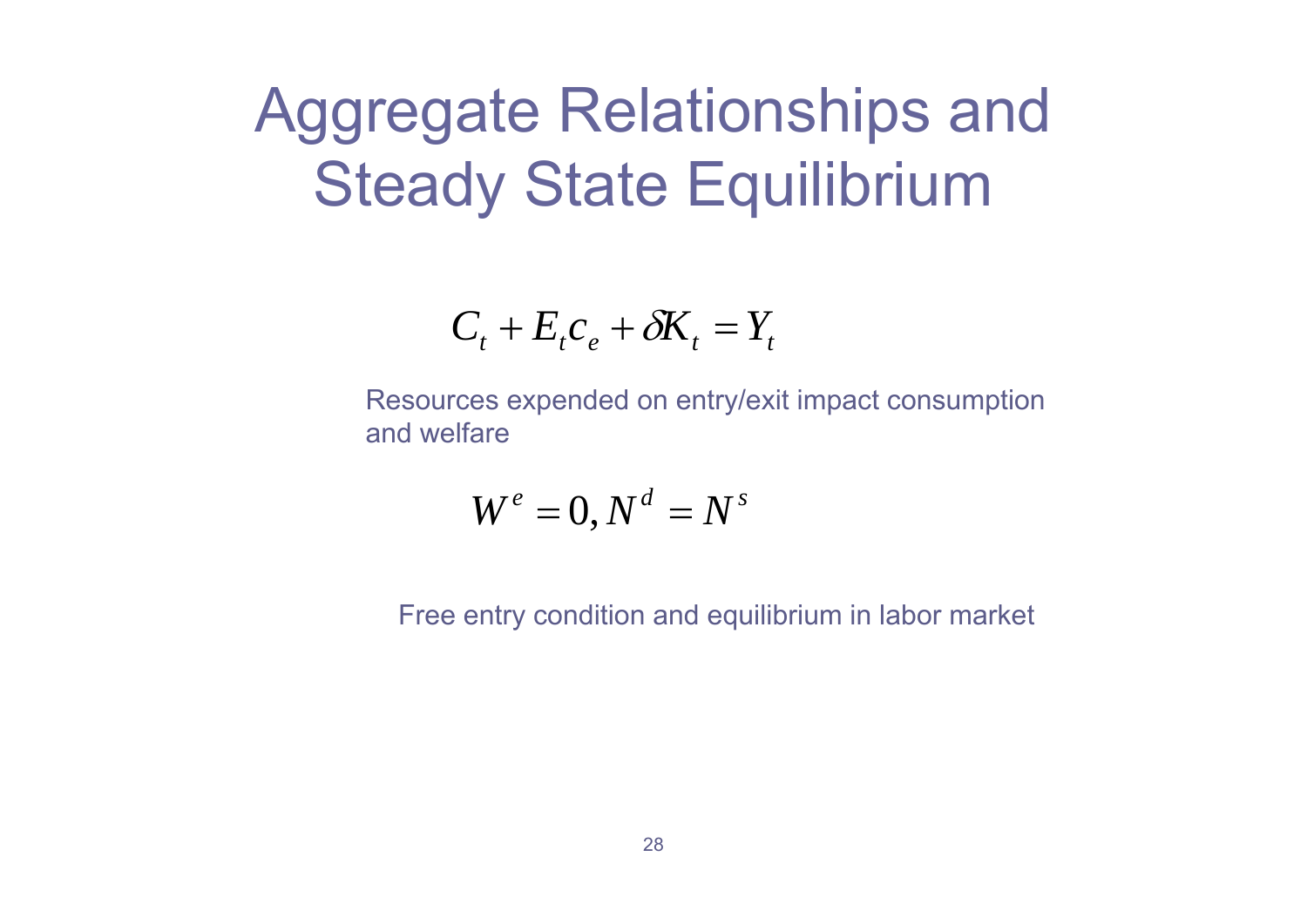# Key Relationships…

### Consider briefly simpler model with no transitory shocks:

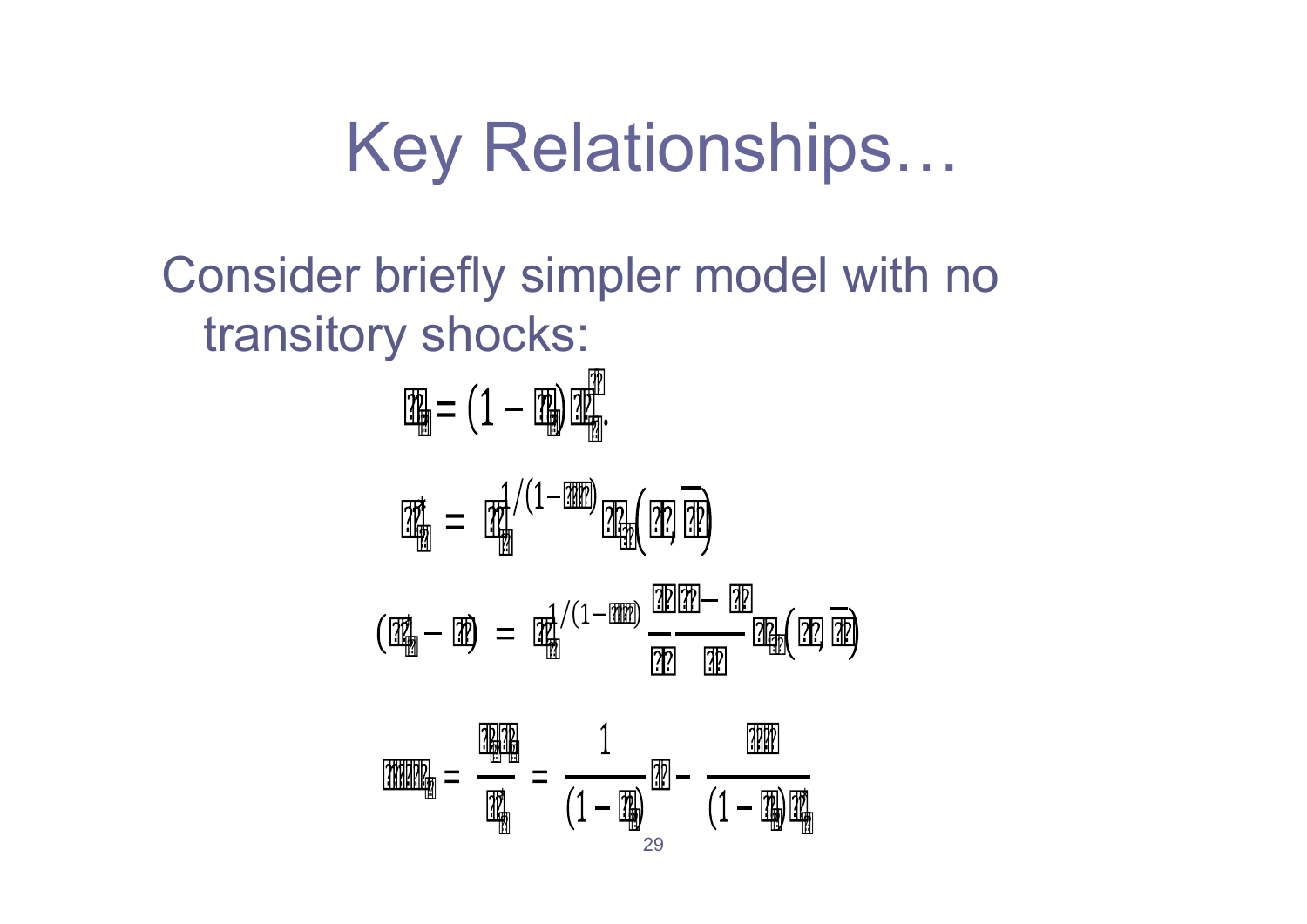#### Non distorted economy responsiveness to overhead labor

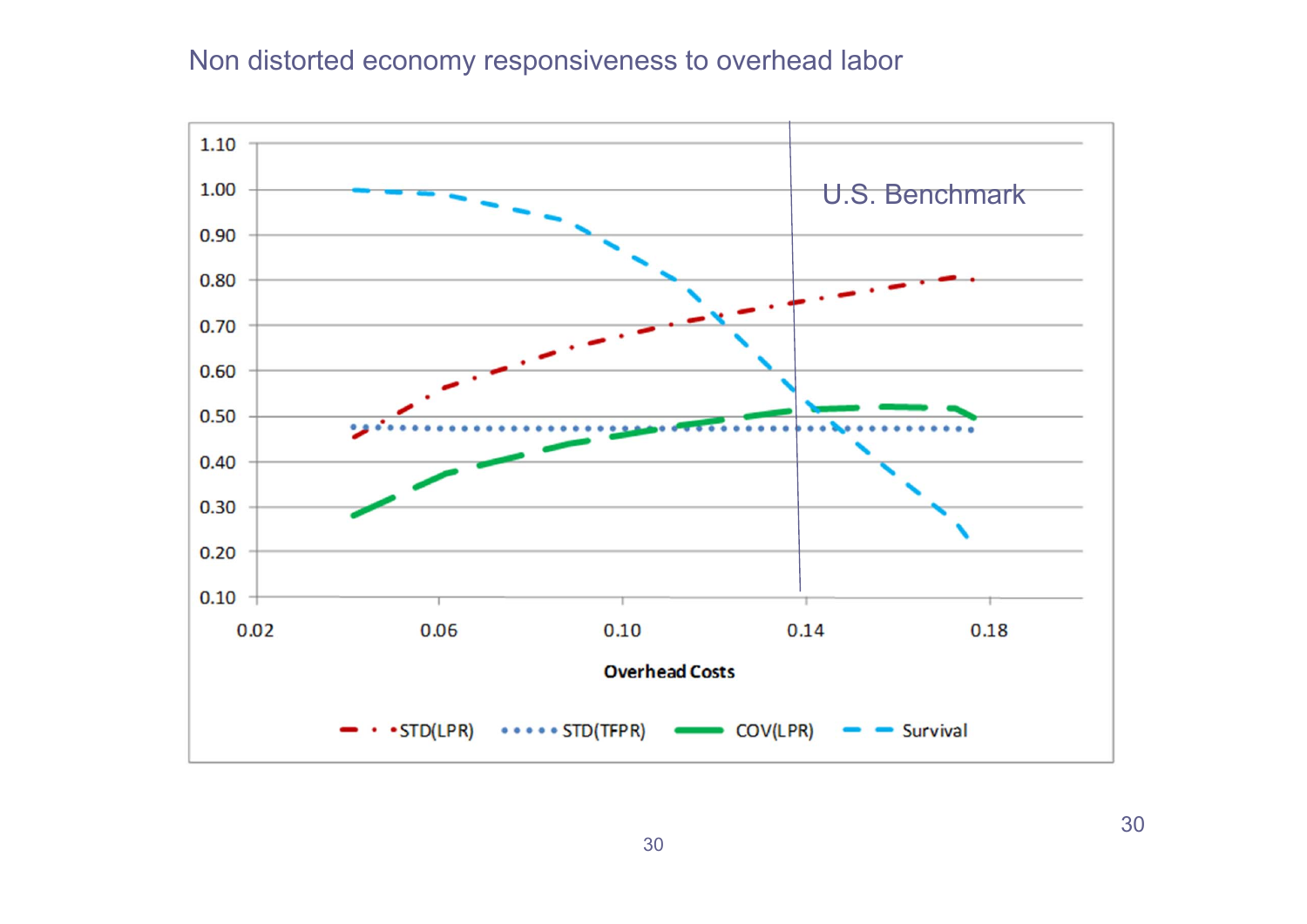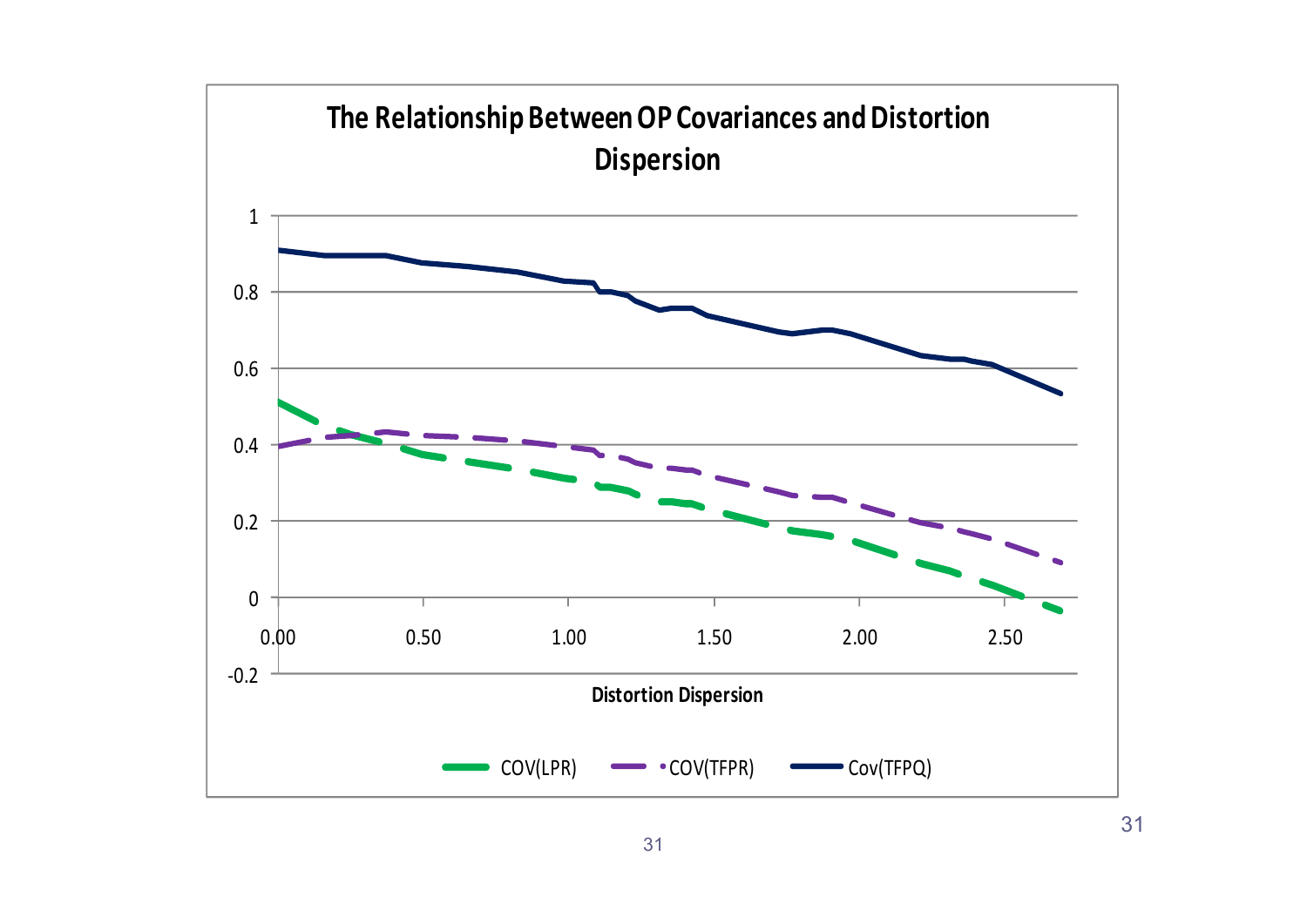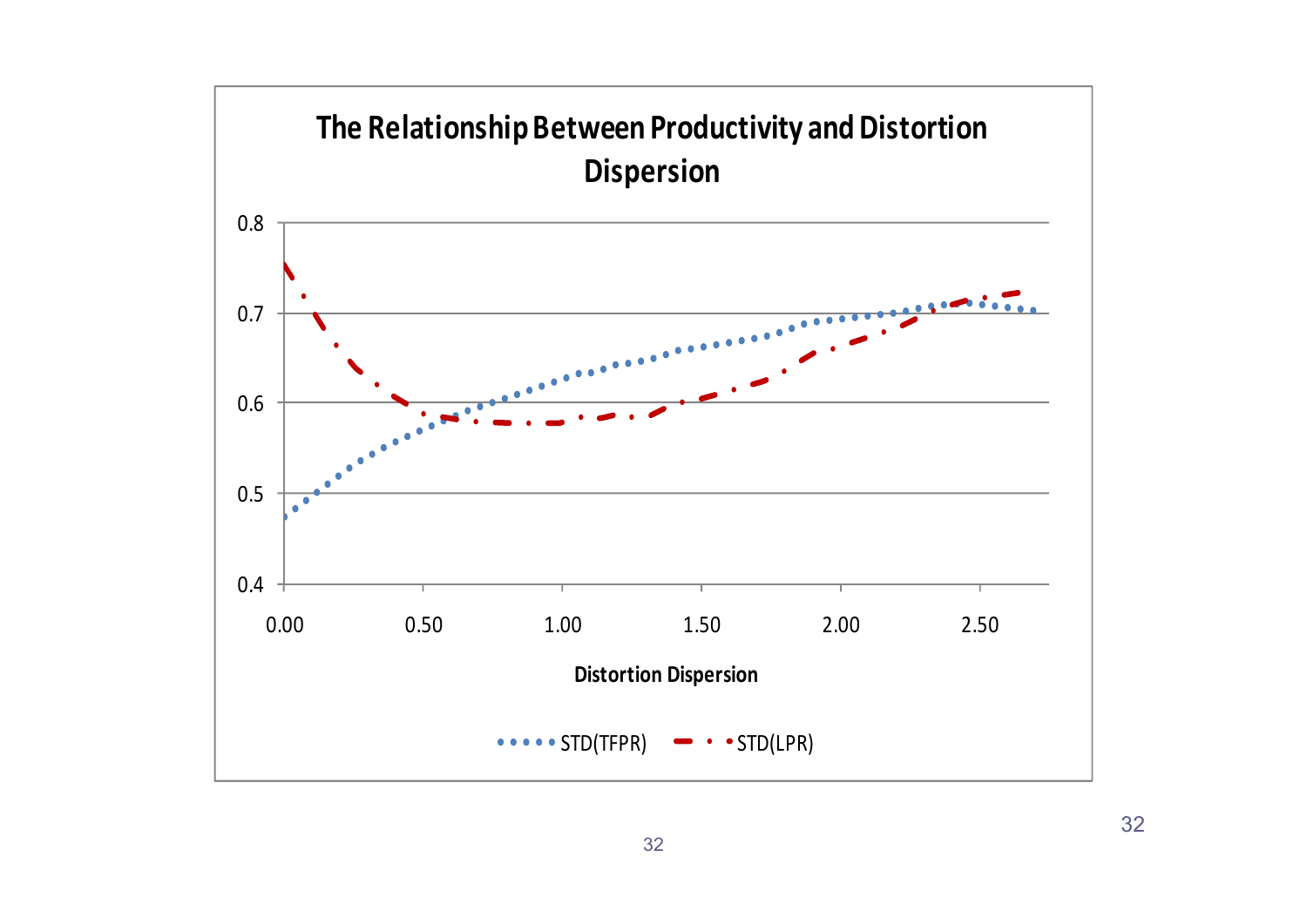## Using distortions to match OP-gap

|                       | COV LPR | COV LPR | STD LPR | STD LPR | <b>STD TFPR</b> | STD TFPR | Consumption   |
|-----------------------|---------|---------|---------|---------|-----------------|----------|---------------|
| Country               | (Data)  | (Model) | (Data)  | (Model) | (Data)          | (Model)  | Index (Model) |
| <b>United States</b>  | 0.51    | 0.51    | 0.58    | 0.75    | 0.38            | 0.47     | 1.00          |
| <b>United Kingdom</b> | 0.16    | 0.16    | 0.57    | 0.65    | 0.41            | 0.69     | 0.93          |
| Germany               | 0.28    | 0.28    | 0.72    | 0.59    | na              | 0.64     | 0.97          |
| <b>France</b>         | 0.24    | 0.24    | 0.53    | 0.60    | 0.22            | 0.66     | 0.96          |
| <b>Netherlands</b>    | 0.30    | 0.30    | 0.56    | 0.59    | 0.15            | 0.63     | 0.97          |
| <b>Hungary</b>        | 0.18    | 0.18    | 1.03    | 0.63    | 0.91            | 0.68     | 0.94          |
| Romania               | $-0.03$ | $-0.03$ | 1.05    | 0.72    | 0.56            | 0.70     | 0.88          |
| <b>Slovenia</b>       | 0.05    | 0.05    | 0.80    | 0.71    | 0.22            | 0.71     | 0.90          |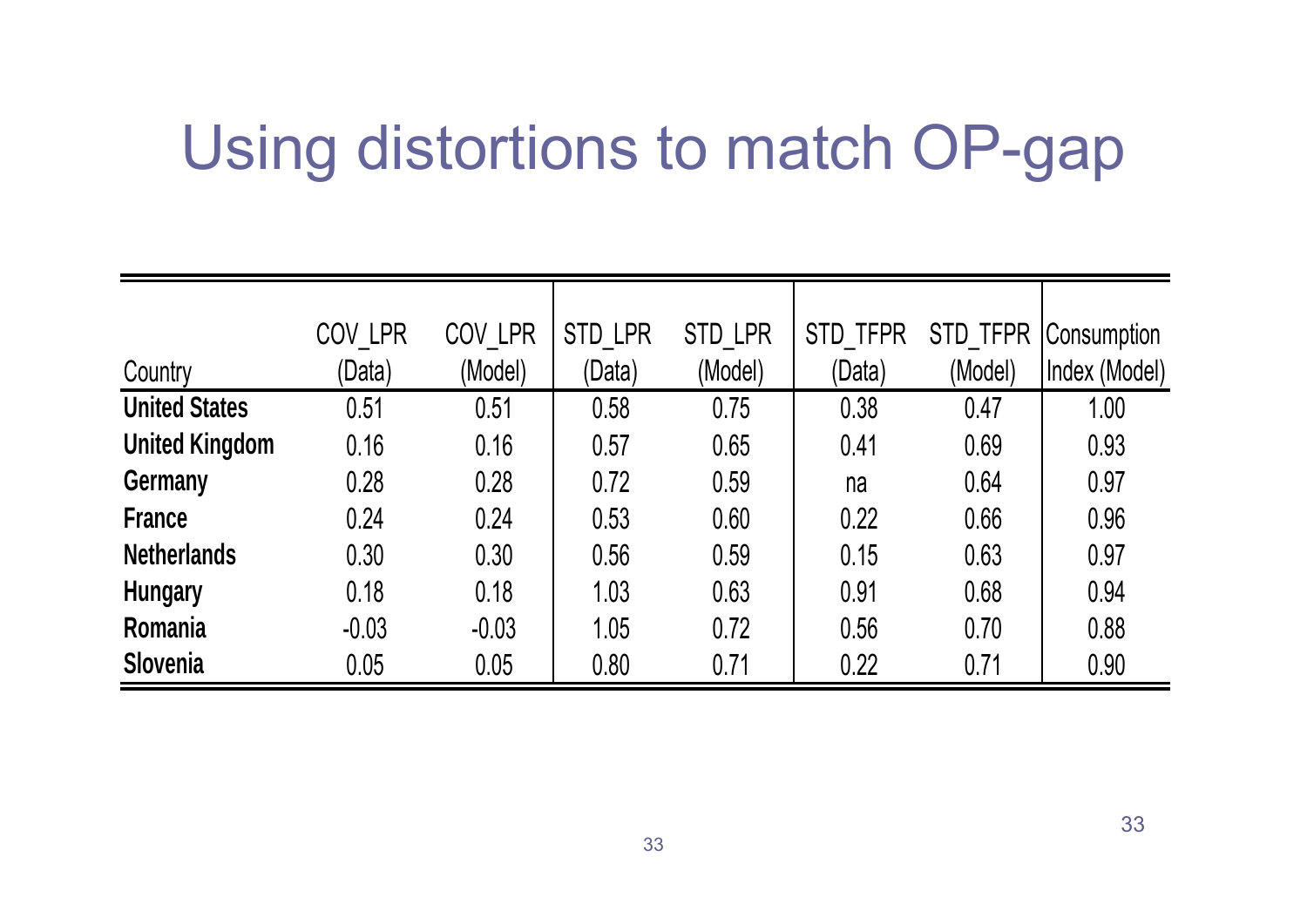#### Robustness: Multiplicative Measurement Error in Output (additive in logs)